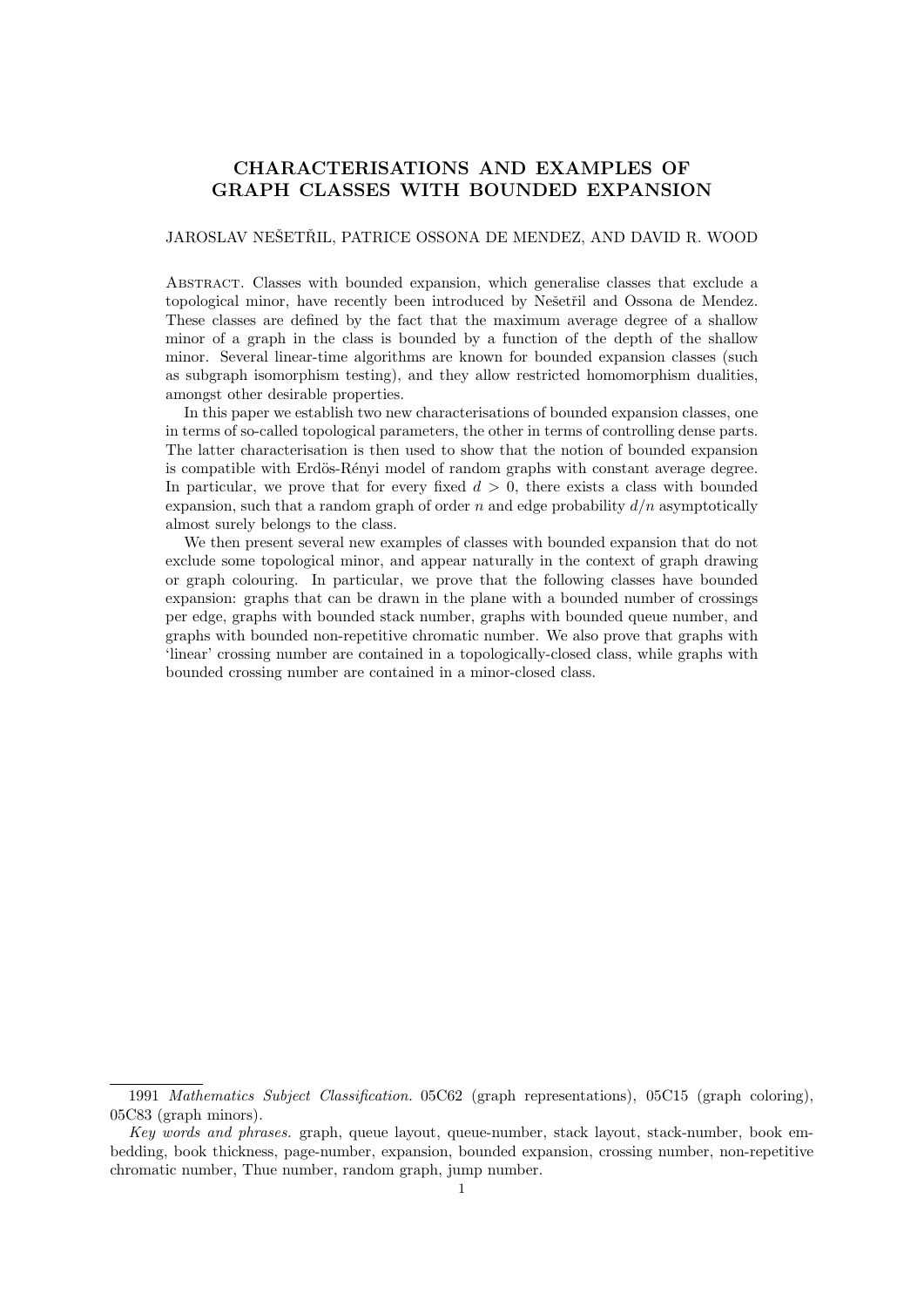# **CONTENTS**

| Introduction                                           | 3              |
|--------------------------------------------------------|----------------|
| Shallow Minors and Bounded Expansion Classes<br>2.     | 5              |
| Characterisations of Bounded Expansion Classes<br>3.   | 6              |
| Characterisation by Shallow Topological Minors<br>3.1. | 6              |
| Characterisation by Topological Parameters<br>3.2.     | $\overline{7}$ |
| Characterisation by Controlling Dense Parts<br>3.3.    | 8              |
| Random Graphs (Erdős-Rényi model)<br>4.                | 9              |
| Crossing Number<br>5.                                  | 11             |
| Queue and Stack Layouts<br>6.                          | 12             |
| Queue Number<br>7.                                     | 12             |
| Jump Number<br>7.1.                                    | 15             |
| <b>Stack Number</b><br>8.                              | 15             |
| Non-Repetitive Colourings<br>9.                        | 16             |
| Subdivisions of Complete Graphs<br>9.1.                | 21             |
| Acknowledgements                                       | 24             |
| References                                             | 24             |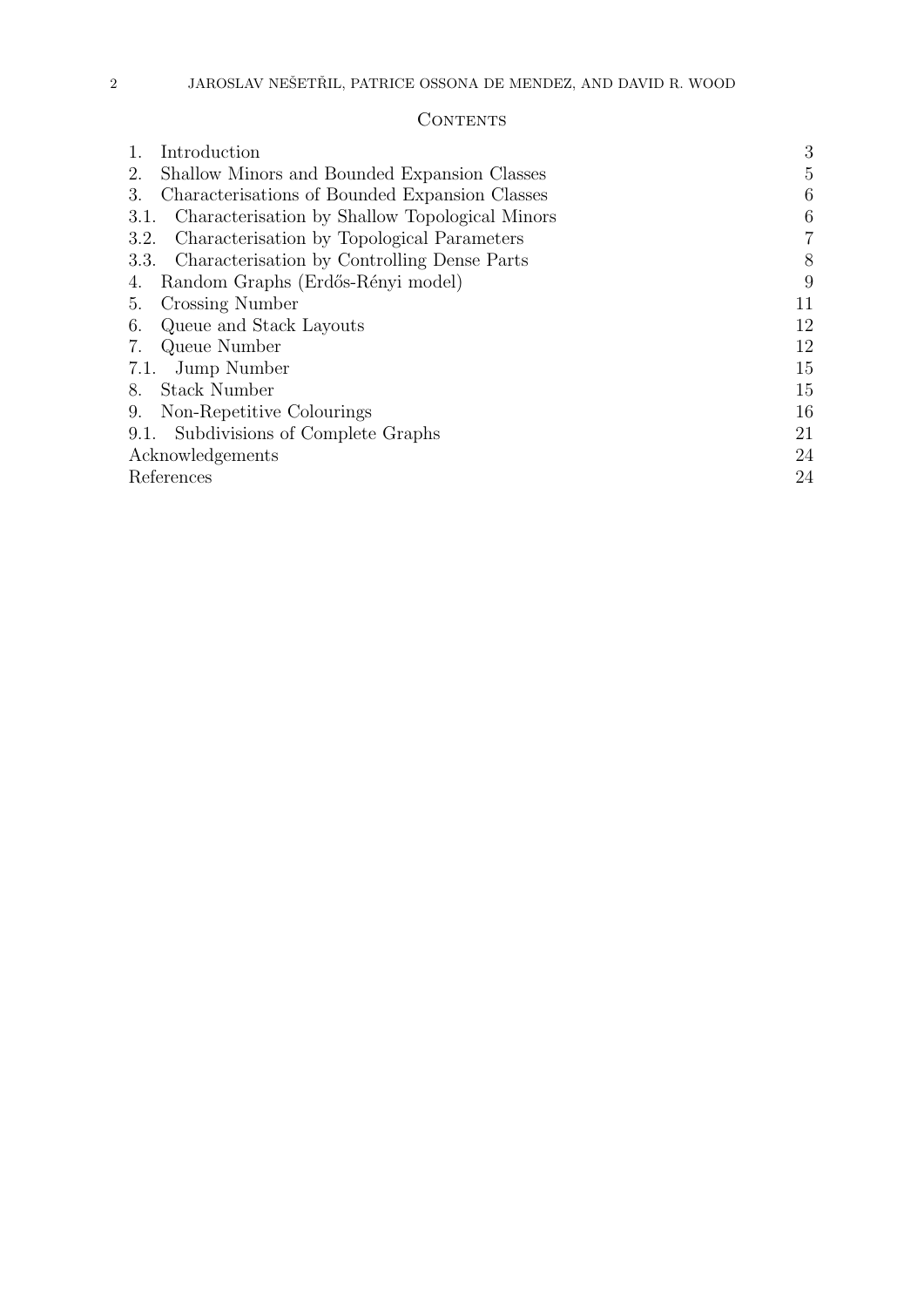### 1. INTRODUCTION

What is a 'sparse' graph? It is not enough to simply consider edge density as the measure of sparseness. For example, if we start with a dense graph (even a complete graph) and subdivide each edge by inserting a new vertex, then in the obtained graph the number of edges is less than twice the number of vertices. Yet in several aspects, the new graph inherits the structure of the original.

A natural restriction is to consider proper minor-closed graph classes. These are the classes of graphs that are closed under vertex deletions, edge deletions, and edge contractions (and some graph is not in the class). Planar graphs are a classical example. Interest in minor-closed classes is widespread. Most notably, Robertson and Seymour [76] proved that every minor-closed class is characterised by a finite set of excluded minors. (For example, a graph is planar if and only if it has no  $K_5$ -minor and no  $K_{3,3}$ -minor.) Moreover, membership in a particular minor-closed class can be tested in polynomial time. There are some limitations however in using minor-closed classes as models for sparse graphs. For example, cloning each vertex (and its incident edges) does not preserve such properties. In particular, the graph obtained by cloning each vertex in the  $n \times n$  planar grid graph has unbounded clique minors [80].

A more general framework concerns *proper topologically-closed* classes of graphs. These classes are characterised as follows: whenever a subdivision of a graph G belongs to the class then G also belongs to the class (and some graph is not in the class). Such a class is characterised by a possibly infinite set of forbidden configurations.

A further generalisation consists in classes of graphs having bounded expansion, as introduced by Nešetřil and Ossona de Mendez [59, 60, 62]. Roughly speaking, these classes are defined by the fact that the maximum average degree of a shallow minor of a graph in the class is bounded by a function of the depth of the shallow minor. Thus bounded expansion classes are broader than minor-closed classes, which are those classes for which every minor of every graph in the class has bounded average degree.

Bounded expansion classes have a number of desirable properties. (For an extensive study we refer the reader to [30, 31, 62–64].) For example, they admit so-called low treedepth decompositions [61], which extend the low tree-width decompositions introduced by DeVos et al. [23] for minor-closed classes. These decompositions, which may be computed in linear time, are at the core of several linear-time graph algorithms, such as testing for an induced subgraph isomorphic to a fixed pattern [60, 63]. In fact, isomorphs of a fixed pattern graph can be counted in a graph from a bounded expansion class in linear time [67]. Also, low tree-depth decompositions imply the existence of restricted homomorphism dualities for classes with bounded expansion  $[64]$ . That is, for every class C with bounded expansion and every connected graph  $F$  (which is not necessarily in  $\mathcal{C}$ ) there exists a graph  $D_{\mathcal{C}}(F)$  such that

$$
\forall G \in \mathcal{C} : \qquad (F \nrightarrow G) \iff (G \longrightarrow D_{\mathcal{C}}(F)) ,
$$

where  $G \to H$  means that there is a homomorphism from G to H, and  $G \to H$  means that there is no such homomorphism. Finally, note that the structural properties of bounded expansion classes make them particularly interesting as a model in the study of 'real-world' sparse networks [1].

Bounded expansion classes are the focus of this paper. Our contributions to this topic are classified as follows (see Figure 1):

• We establish two new characterisations of bounded expansion classes, one in terms of so-called topological parameters, the other in terms of controlling dense parts; see Section 3.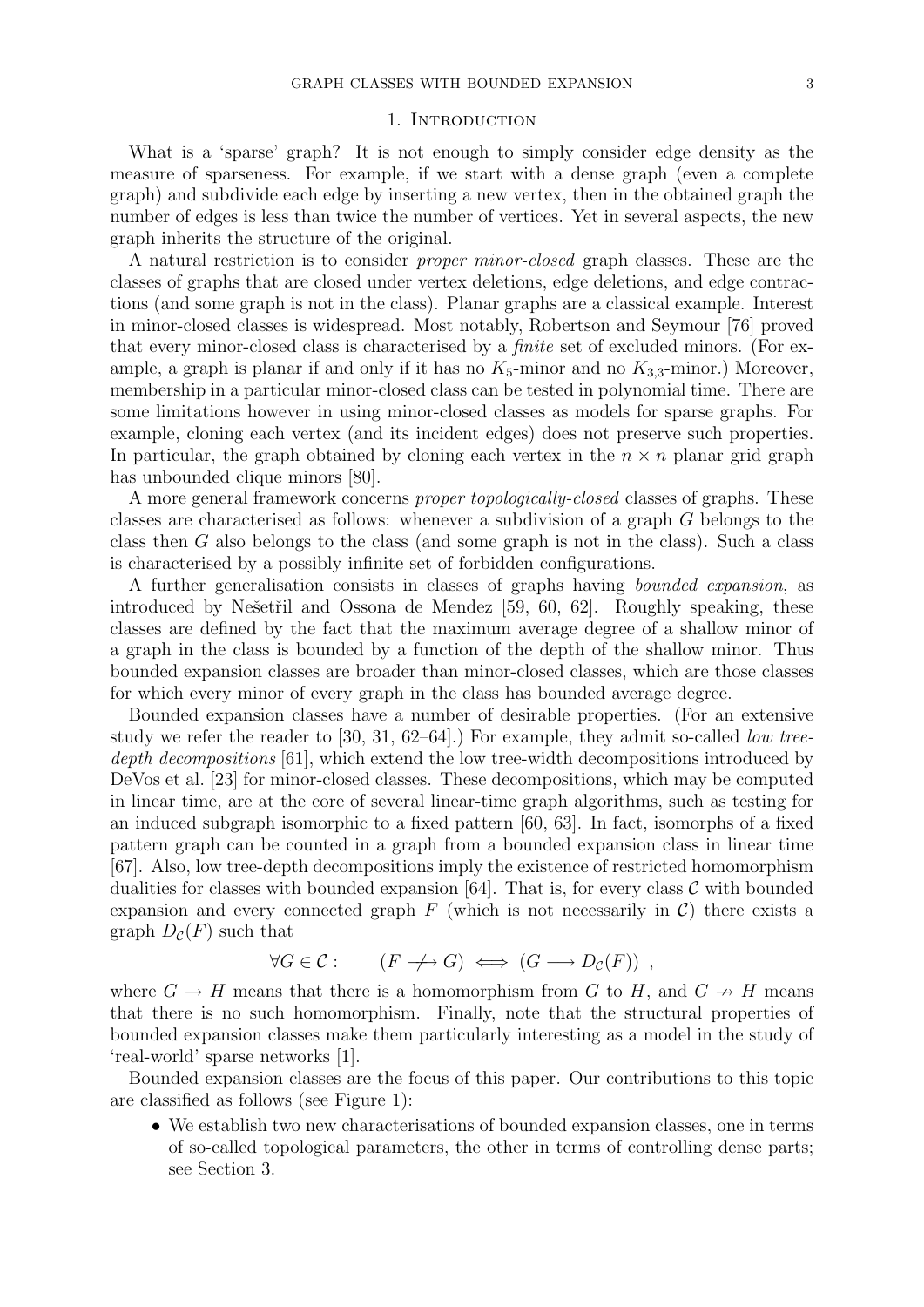### 4 JAROSLAV NEŠETŘIL, PATRICE OSSONA DE MENDEZ, AND DAVID R. WOOD

- This latter characterisation is then used to show that the notion of bounded expansion is compatible with Erdös-Rényi model of random graphs with constant average degree (that is, for random graphs of order n with edge probability  $d/n$ ); see Section 4.
- We present several new examples of classes with bounded expansion that appear naturally in the context of graph drawing or graph colouring. In particular, we prove that each of the following classes have bounded expansion, even though they are not contained in a proper topologically-closed class:
	- graphs that can be drawn with a bounded number of crossings per edge (Section 5),
	- graphs with bounded queue-number (Section 7),
	- graphs with bounded stack-number (Section 8),
	- graphs with bounded non-repetitive chromatic number (Section 9).

We also prove that graphs with 'linear' crossing number are contained in a topologicallyclosed class, and graphs with bounded crossing number are contained in a minorclosed class (Section 5).

Before continuing we recall some well-known definitions and results about graph colourings. A *colouring* of a graph G is a function f from  $V(G)$  to some set of colours, such that  $f(v) \neq f(w)$  for every edge  $vw \in E(G)$ . A subgraph H of a coloured graph G is bichromatic if at most two colours appear in  $H$ . A colouring is *acyclic* if there is no bichromatic cycle; that is, every bichromatic subgraph is a forest. The *acyclic chromatic* number of G, denoted by  $\chi_a(G)$ , is the minimum number of colours in an acyclic colouring of G. A colouring is a star colouring if every bichromatic subgraph is a star forest; that is, there is no bichromatic  $P_4$ . The *star chromatic number* of G, denoted by  $\chi_{st}(G)$ , is the minimum number of colours in a star colouring of  $G$ . Observe that a star colouring is acyclic, and  $\chi_{\rm a}(G) \leq \chi_{\rm st}(G)$  for all G. Conversely, the star chromatic number is bounded by a function of the acyclic chromatic number (folklore, see [5, 36]). That graphs with bounded expansion have bounded star chromatic number is proved in [60, 62].

## 2. Shallow Minors and Bounded Expansion Classes

In the following, we work with unlabelled finite simple graphs. We use standard graph theory terminology. In particular, for a graph  $G$ , we denote by  $V(G)$  its vertex set, by  $E(G)$  its edge set, by |G| its *order* (that is,  $|V(G)|$ ) and by  $||G||$  its *size* (that is,  $|E(G)|$ ). The *distance* between two vertices x and y of G, denoted by  $dist_G(x, y)$ , is the minimum length (number of edges) of a path linking x and y (or  $\infty$  if x and y do not belong to the same connected component of  $G$ ). The *radius* of a connected graph  $G$  is the minimum over all vertices r of G of the maximum distance between r and another vertex of G. For a subset of vertices A of G, the *subgraph* of G induced by A will be denoted by  $G[A]$ .

A class C of graphs is *hereditary* if every induced subgraph of a graph in C is also in  $C$ , and C is monotone if every subgraph of a graph in C is also in C.

For  $d \in \mathbb{N}$ , a graph H is said to be a *shallow minor* of a graph G at depth d if there exists a subgraph X of G whose connected components have radius at most  $d$ , such that H is a simple graph obtained from  $G$  by contracting each component of  $X$  into a single vertex and then taking a subgraph (see Figure 2). Plotkin et al. [75], who introduced shallow minors as low-depth minors, attributed this notion to Charles Leiserson and Sivan Toledo.

For a graph G and  $d \in \mathbb{N}$ , let  $G \triangledown d$  denote the set of all shallow minors of G at depth d. In particular,  $G \nabla 0$  is the set of all subgraphs of G. Hence we have the following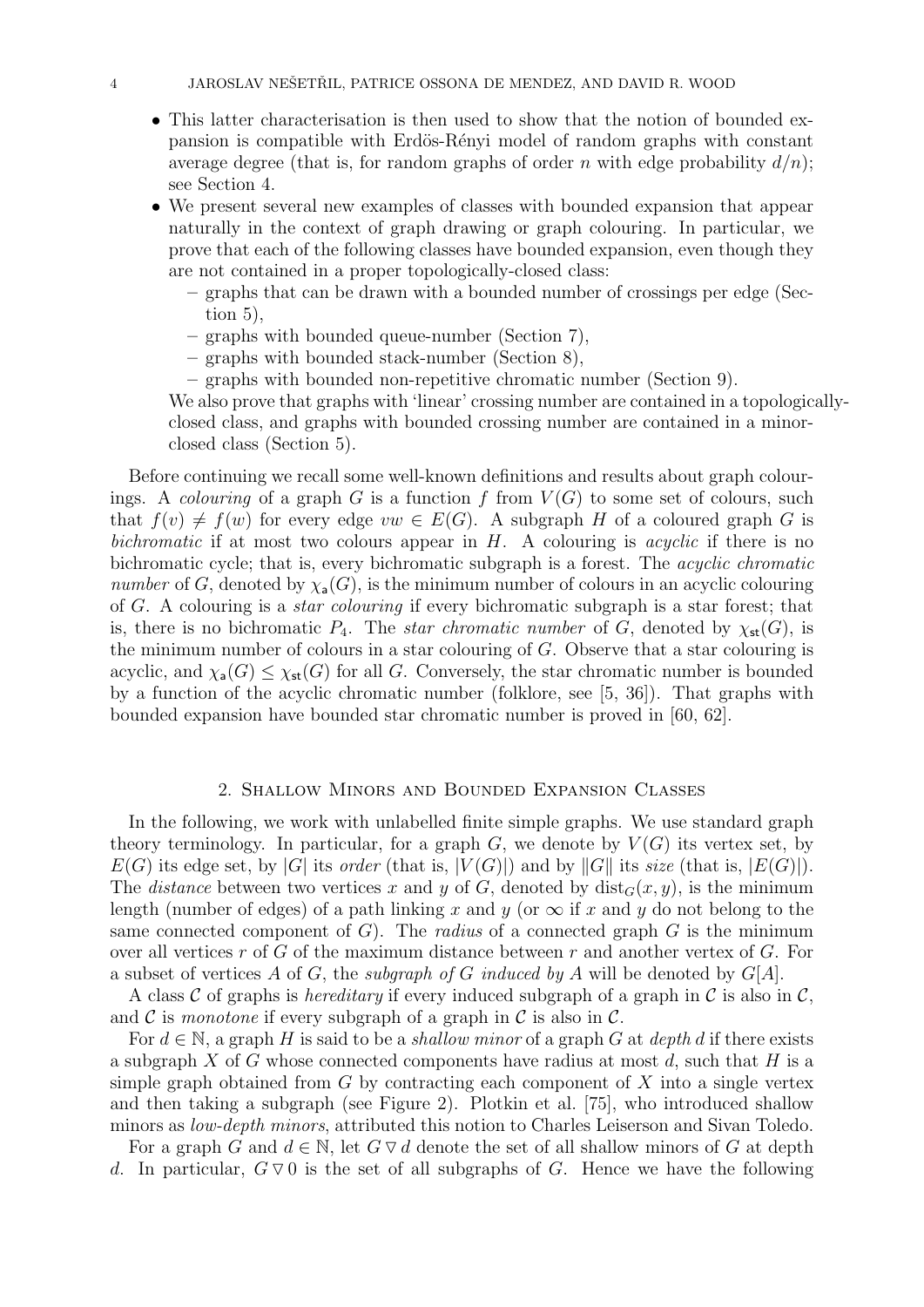

Figure 1. Classes with Bounded Expansion. The results about classes with bounded crossings, bounded queue-number, bounded stack-number, and bounded non-repetitive chromatic number are proved in this paper.

non-decreasing sequence of classes:

 $G \in G \vee 0 \subseteq G \vee 1 \subseteq \cdots \subseteq G \vee d \subseteq \ldots G \vee \infty$ .

We extend this definition in the obvious way to graph classes  $\mathcal C$  by defining

$$
\mathcal{C} \nabla d = \bigcup_{G \in \mathcal{C}} G \nabla d \ .
$$

The information gained by considering shallow minors instead of minors enables robust classification of graphs classes. An infinite graph class  $\mathcal C$  is said to be *somewhere dense* if there exists an integer d such that every (finite simple) graph belongs to  $C \nabla d$ , otherwise C is nowhere dense [65, 66]. That is, a graph class is somewhere dense if every graph is a bounded depth shallow minor of a graph in the class. Nowhere dense classes are closely related to quasi wide classes [68], which were introduced in the context of First Order Logic by Dawar [22], and to asymptotic counting of homomorphisms from fixed templates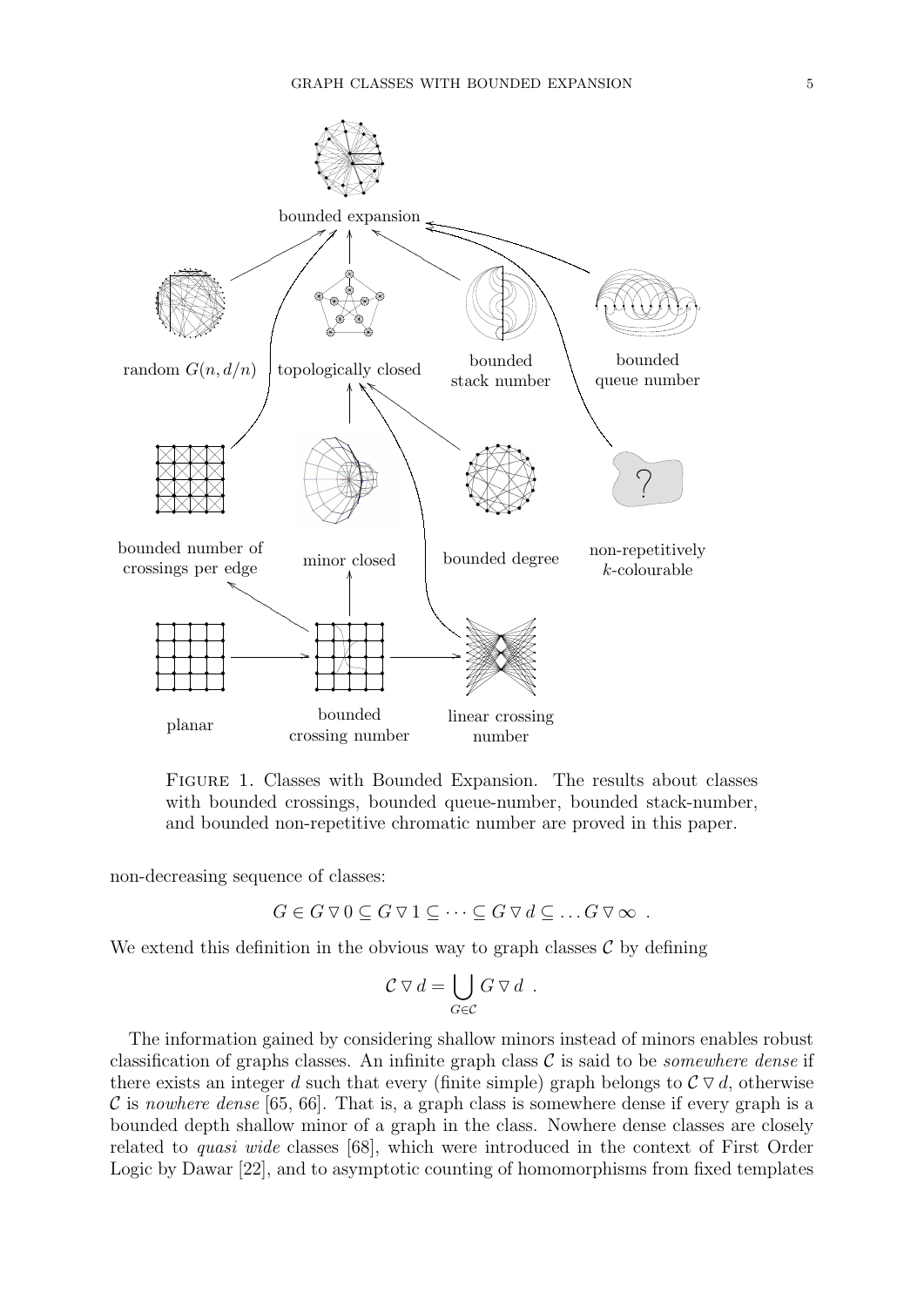

FIGURE 2. A shallow minor of depth d of a graph  $G$  is a simple subgraph of a minor of G obtained by contracting vertex disjoint subgraphs with radius at most d.

[67, 69]. In some sense, this dichotomy defines a simple yet robust frontier between a "sparse" and a "dense" world.

Examples of nowhere dense classes include classes with bounded expansion, which we now define formally. Let  $\mathcal C$  be a graph class. Define

$$
\nabla_d(\mathcal{C}) = \sup_{G \in \mathcal{C}} \frac{\|G\|}{|G|} .
$$

In the particular case of a single-element class  $\{G\}$ ,  $\nabla_d(G)$  is called the *greatest reduced* average density (grad) of G of rank d. We say C has bounded expansion if there exists a function  $f : \mathbb{N} \to \mathbb{R}$  (called an *expansion function*) such that

$$
\forall d \in \mathbb{N} \qquad \nabla_d(\mathcal{C}) \leq f(d) \enspace .
$$

For example, it is easily seen [60] that every graph G with maximum degree at most D satisfies  $\nabla_d(G) < D^{d+1}$ . Thus a class of graphs with bounded maximum degree has bounded expansion.

Define  $\nabla(\mathcal{C}) = \nabla_{\infty}(\mathcal{C})$ . The graph classes with bounded expansion, where the expansion function is bounded by a constant, are precisely those excluding a fixed minor. Let  $h(G)$ be the Hadwiger number of a graph G; that is,  $K_{h(G)}$  is a minor of G but  $K_{h(G)+1}$  is not a minor of  $G$ . Then Nešetřil and Ossona de Mendez  $[62]$  showed that

(1) 
$$
\frac{1}{2}(h(G)-1) \leq \nabla(G) \leq \mathcal{O}(h(G)\sqrt{\log h(G)}) .
$$

3. Characterisations of Bounded Expansion Classes

Several characterisations of bounded expansion classes are known, based on:

- special decompositions, namely *low tree-depth decompositions* [61, 62];
- orientations and augmentations, namely transitive fraternal augmentations  $[62]$ ;
- vertex orderings, namely *generalised weak colouring numbers* [82];
- edge densities of shallow topological minors [30, 31].

Here we recall this last characterisation and then give two new characterisations.

3.1. Characterisation by Shallow Topological Minors. A graph H is a subdivision of a graph G if H is obtained by replacing each edge vw of G by a path between v and w. The vertices in  $H - V(G)$  are called *division vertices*. The vertices in  $V(G)$  are called *original vertices.* A subdivision of G with at most t division vertices on each edge of G is called a  $(< t)$ -subdivision. The subdivision of G with exactly t division vertices on each edge of G is called the *t*-subdivision of G. The 1-subdivision of G is denoted by  $G'$ . In a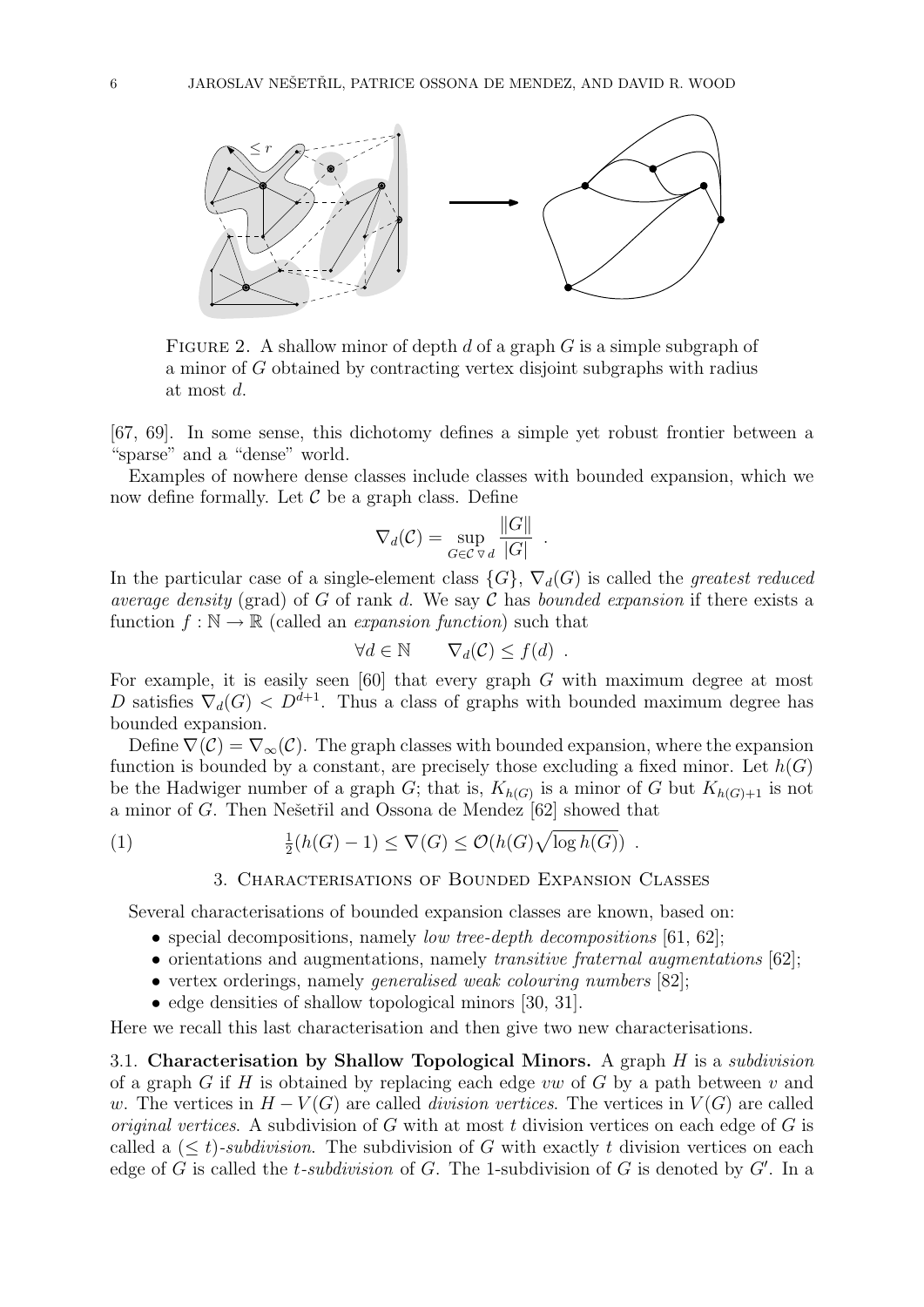$(< 1$ )-subdivision of G, if x is the division vertex for some edge vw of G, then the path  $(v, x, w)$  in G' is called a transition.

A shallow topological minor of a graph G of depth d is a (simple) graph H obtained from a subgraph of G by replacing an edge disjoint family of induced paths of length at most  $2d + 1$  by single edges (see Figure 3).



FIGURE 3. A Petersen topological minor of depth 1 in a graph

For a graph G and  $d \in \mathbb{N}$ , let  $G \tilde{\nabla} d$  denote be the class of graphs that are shallow topological minors of G at depth d. As a special case,  $G \tilde{\nabla} 0$  is the class of all subgraphs of G (no contractions allowed). Since  $G \tilde{\nabla} d$  is contained in  $G \nabla d$ ,

$$
G \triangledown 0 \subseteq G \triangledown 1 \subseteq \cdots G \triangledown d \subseteq \cdots \subseteq C \triangledown \infty
$$
  
\n
$$
\begin{array}{ccc}\n\sqcup & \sqcup & \sqcup \\
\sqcup & \sqcup & \sqcup \\
\vdots & \vdots & \vdots \\
\vdots & \vdots & \vdots \\
\vdots & \vdots & \vdots \\
\vdots & \vdots & \vdots \\
\vdots & \vdots & \vdots \\
\vdots & \vdots & \vdots \\
\vdots & \vdots & \vdots \\
\vdots & \vdots & \vdots \\
\vdots & \vdots & \vdots \\
\vdots & \vdots & \vdots & \vdots \\
\vdots & \vdots & \vdots & \vdots \\
\vdots & \vdots & \vdots & \vdots \\
\vdots & \vdots & \vdots & \vdots \\
\vdots & \vdots & \vdots & \vdots \\
\vdots & \vdots & \vdots & \vdots \\
\vdots & \vdots & \vdots & \vdots \\
\vdots & \vdots & \vdots & \vdots \\
\vdots & \vdots & \vdots & \vdots \\
\vdots & \vdots & \vdots & \vdots \\
\vdots & \vdots & \vdots & \vdots \\
\vdots & \vdots & \vdots & \vdots \\
\vdots & \vdots & \vdots & \vdots \\
\vdots & \vdots & \vdots & \vdots \\
\vdots & \vdots & \vdots & \vdots \\
\vdots & \vdots & \vdots & \vdots \\
\vdots & \vdots & \vdots & \vdots \\
\vdots & \vdots & \vdots & \vdots \\
\vdots & \vdots & \vdots & \vdots \\
\vdots & \vdots & \vdots & \vdots \\
\vdots & \vdots & \vdots & \vdots \\
\vdots & \vdots & \vdots & \vdots \\
\vdots & \vdots & \vdots & \vdots \\
\vdots & \vdots & \vdots & \vdots \\
\vdots & \vdots & \vdots & \vdots \\
\vdots & \vdots & \vdots & \vdots \\
\vdots & \vdots & \vdots & \vdots \\
\vdots & \vdots & \vdots & \vdots \\
\vdots & \vdots & \vdots & \vdots \\
\vdots & \vdots & \vdots & \vdots \\
\vdots & \vdots & \vdots & \vdots \\
\vdots & \vdots & \vdots & \vdots \\
\vdots & \vdots & \vdots & \vdots \\
\vdots & \vdots & \vdots & \vdots \\
\vdots & \vdots & \vdots & \vdots \\
\vdots & \vd
$$

For a class of graphs  $\mathcal{C}$ , define

$$
\mathcal{C}\ \widetilde{\nabla}\ d = \bigcup_{G \in \mathcal{C}} G\ \widetilde{\nabla}\ d \ .
$$

Hence  $\{G\} \tilde{\nabla} d = G \tilde{\nabla} d$  for every graph G, and we have the non-decreasing sequence

$$
\mathcal{C}\ \widetilde{\triangledown}\ 0\subseteq\mathcal{C}\ \widetilde{\triangledown}\ 1\subseteq\mathcal{C}\ \widetilde{\triangledown}\ 2\subseteq\cdots\subseteq\mathcal{C}\ \widetilde{\triangledown}\ d\subseteq\cdots\subseteq\mathcal{C}\ \widetilde{\triangledown}\ \infty\ .
$$

The topological closure of C is the class  $\mathcal{C} \tilde{\nabla} \infty$  of all topological minors of graphs in C. We say C is topologically-closed if  $C = C \tilde{\nabla} \infty$ , and is proper topologically-closed if it is topologically-closed and does not include all (simple finite) graphs. Define

$$
\widetilde{\nabla}_d(\mathcal{C}) = \sup_{G \in \mathcal{C} \widetilde{\nabla} d} \frac{\|G\|}{|G|} ,
$$

and denote  $\tilde{\nabla}_{\infty}(\mathcal{C})$  by  $\tilde{\nabla}(\mathcal{C})$ . In the particular case of a single element class  $\{G\}, \tilde{\nabla}_d(G)$  is called the topological greatest reduced average density (top-grad) of  $G$  of rank  $d$ . Obviously,  $\nabla_d(G)$  is an upper bound for  $\nabla_d(G)$ . That a polynomial function of  $\nabla_d(G)$  is also a lower bound for  $\widetilde{\nabla}_d(G)$  was proved by Zdeněk Dvořák in his Ph.D. thesis: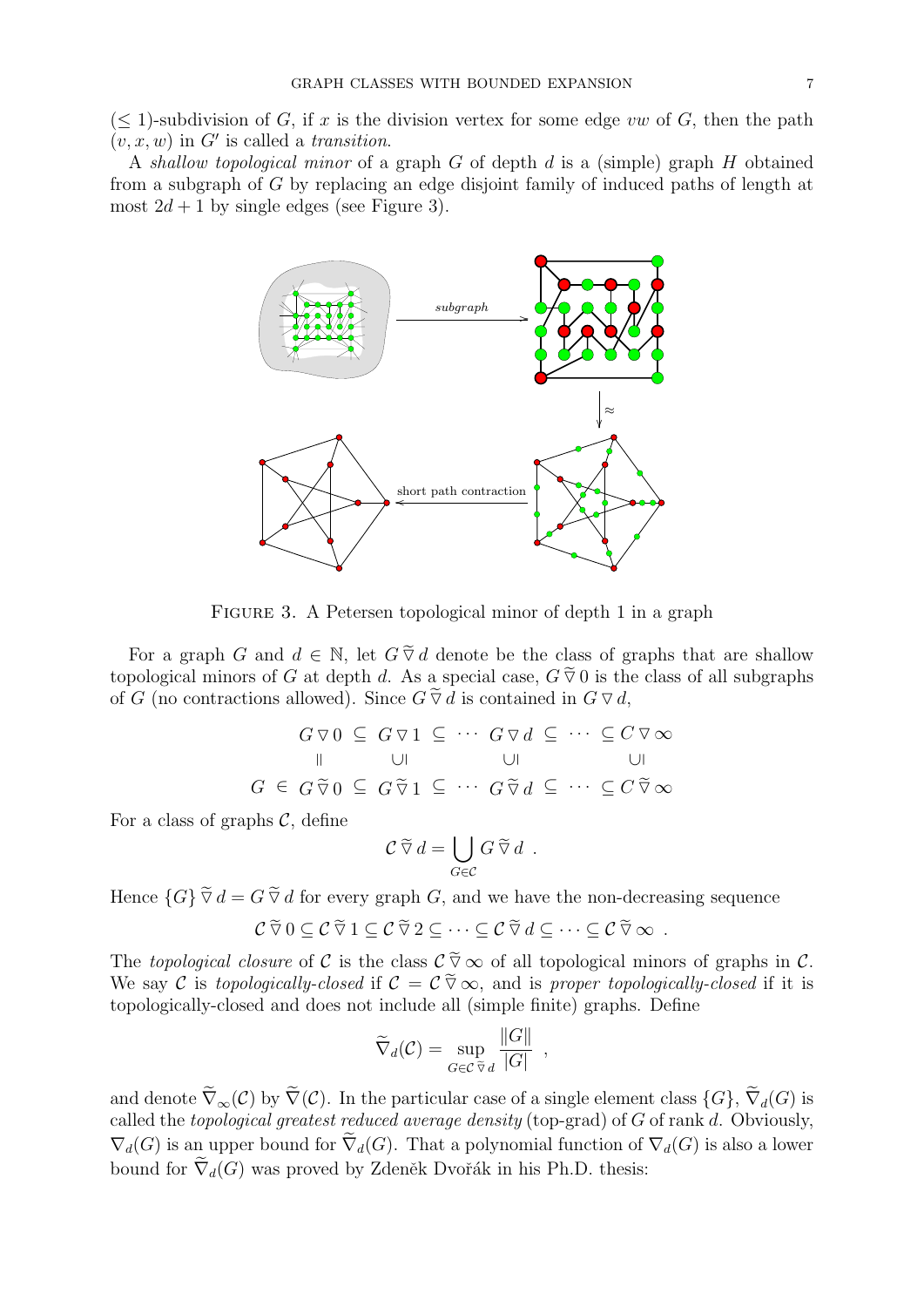**Theorem 3.1** ([30, 31]). Let G be a graph and  $d, \delta \in \mathbb{N}^+$ . If  $\nabla_d(G) \geq 4(4\delta)^{(d+1)^2}$ , then G contains a subgraph that is a  $(\leq 2d)$ -subdivision of a graph with minimum degree  $\delta$ .

**Corollary 3.2.** For every graph G and  $d \in \mathbb{N}$ ,

$$
\widetilde{\nabla}_d(G) \leq \nabla_d(G) \leq 4(4\widetilde{\nabla}_d(G))^{(d+1)^2}
$$

.

If follows that a class C has bounded expansion if and only if there is a function  $f : \mathbb{N} \to$ N such that  $\tilde{\nabla}_d(G) \leq f(d)$  for every graph  $G \in \mathcal{C}$ . This alternative characterisation will be particularly useful in this paper. For example, every graph  $G$  with maximum degree at most D satisfies  $\nabla$ (G) < D/2 (as the bound on the maximum degree obviously holds for every topological minor of  $G$ ).

3.2. Characterisation by Topological Parameters. Here we introduce the first of our new characterisations of bounded expansion classes. A graph parameter is a function  $\alpha$  for which  $\alpha(G)$  is a non-negative real number for every graph G. Note that all the graph parameters that we shall study are isomorphism-invariant. Examples include minimum degree, average degree, maximum degree, connectivity, chromatic number, treewidth, etc. If  $\alpha$  and  $\beta$  are graph parameters, then  $\alpha$  is *bounded by*  $\beta$  if for some function f,  $\alpha(G) \leq f(\beta(G))$  for every graph G.

Dujmović and Wood [26] defined a graph parameter  $\alpha$  to be *topological* if for some function f, for every graph  $G$ ,  $\alpha(G) \leq f(\alpha(G'))$  and  $\alpha(G') \leq f(\alpha(G))$  where  $G'$  is the 1-subdivision of G (the graph obtained from G by subdividing each edge once). For instance, tree-width and genus are topological, but chromatic number is not. A graph parameter  $\alpha$  is *strongly topological* if for some function f, for every graph G and every  $\leq$  1-subdivision H of G,  $\alpha(G) \leq f(\alpha(H))$  and  $\alpha(H) \leq f(\alpha(G))$ . The graph parameter  $\alpha$  is monotone (respectively, *hereditary*) if  $\alpha(H) \leq \alpha(G)$  for every subgraph (respectively, every induced subgraph) H of G, and  $\alpha$  is *degree-bound* if for some function f, every graph G has a vertex of degree at most  $f(\alpha(G))$ . Notice that in such a case, f may be chosen non-decreasing. A graph parameter  $\alpha$  is unbounded if for every integer N there exists a graph G such that  $\alpha(G) > N$ .

**Lemma 3.3.** A class  $\mathcal{C}$  has bounded expansion if and only if there exists a strongly topological, monotone, degree bound graph parameter  $\alpha$  and a constant c such that  $\mathcal{C} \subseteq \{G :$  $\alpha(G) \leq c$ .

*Proof.* Assume C has bounded expansion, and let  $f(r) = \tilde{\nabla}_r(C)$ . If f is bounded, then define  $\alpha(G) = \tilde{\nabla}_{\infty}(G)$ . Otherwise, define  $\alpha(G)$  to be the minimum  $\lambda \geq 1$  such that  $\widetilde{\nabla}_r(G) \leq f(\lambda(r+1))$  for every  $r \geq 0$ . Let G be a graph and let H be a  $\leq$  1-subdivision of G. Then  $\widetilde{\nabla}_r(H) \leq \widetilde{\nabla}_r(G) \leq f(\alpha(G)(r+1))$  and  $\widetilde{\nabla}_r(G) \leq \widetilde{\nabla}_{2r+1}(H) \leq f(\alpha(H)(2r+2))$  $f(2\alpha(H)(r+1))$ . It follows that  $\alpha(H) \leq \alpha(G) \leq 2\alpha(H)$ . This proves that  $\alpha$  is strongly topological. If H is a subgraph of G then  $\nabla_r(H) \leq \nabla_r(G)$ , hence  $\alpha(H) \leq \alpha(G)$ . Also, every graph G has a vertex of degree at most  $2\nabla_0(G) \leq 2f(\alpha(G))$ , hence  $\alpha$  is also degreebound. Notice that C obviously is a subset of  $\{G : \alpha(G) \leq 1\}.$ 

Now assume that  $\alpha$  is a strongly topological, monotone, and degree-bound parameter. Let  $C = \{G : \alpha(G) \leq c\}$  for some constant c. Let r be an integer. Let  $G \in \mathcal{C}$ . For some  $H \in G \tilde{\nabla} r$ , we have  $\tilde{\nabla}_0(H) = \tilde{\nabla}_r(G)$ . Let S be a  $\leq r$ -subdivision of H isomorphic to a subgraph of G. Let  $p = \lceil \log_2(2r) \rceil$ . There is a sequence  $H = H_0, H_1, \ldots, H_p = S$ such that  $H_{i+1}$  is a  $\leq$  1-subdivision of  $H_i$ , for each  $i \in \{0, \ldots, p-1\}$ . By induction,  $\alpha(H) \leq f^p(\alpha(S)$  where  $f^p$  is f iterated p times. Since f is non-decreasing,  $\alpha(H) \leq f^p(c)$ . Since  $\alpha$  is degree bound and hereditary,  $\tilde{\nabla}_r(G) = \tilde{\nabla}_0(\mathcal{H})$  is at most some  $D = D(f^p(c))$ . It follows that  $\mathcal C$  has bounded expansion.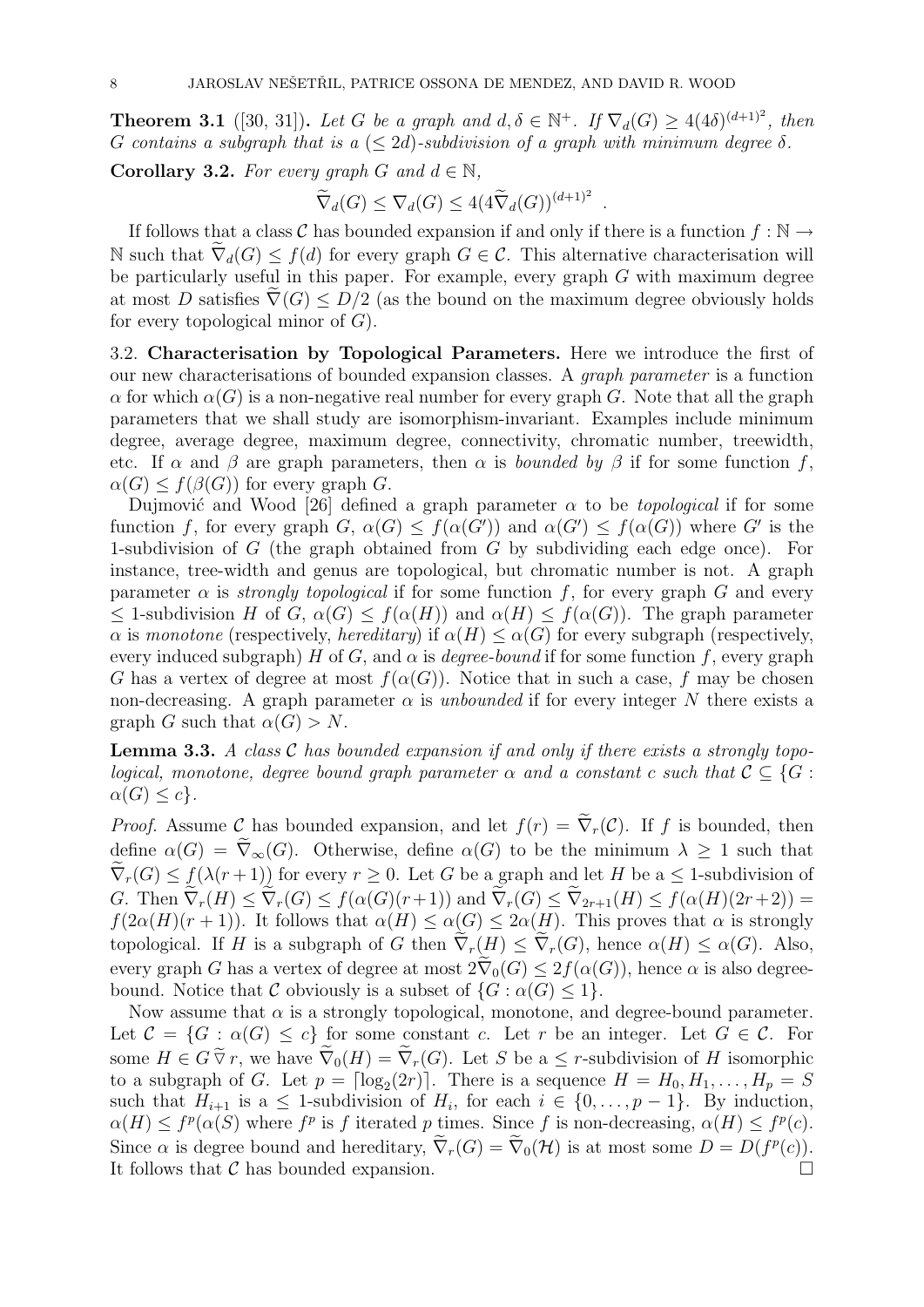3.3. Characterisation by Controlling Dense Parts. Here we introduce the second of our new characterisations of bounded expansion classes.

**Lemma 3.4.** For every graph G and every integer r, if  $\tilde{\nabla}_r(G) > 2$  then

(2) 
$$
\widetilde{\nabla}_0(G) > 1 + \frac{1}{2r+1} .
$$

*Proof.* For some  $H \in G \widetilde{\nabla} r$ , we have  $\widetilde{\nabla}_r(G) = \widetilde{\nabla}_0(H)$ . Let G' be a  $\leq r$ -subdivision of H that is a subgraph of G. Let  $\bar{r}$  be the average number of subdivision vertices of G' per branch. Then  $|G'| = |H| + \overline{r} ||H||$  and  $||G'|| = ||H|| + \overline{r} ||H||$ . Hence

$$
\widetilde{\nabla}_0(G) \ge \frac{\|G'\|}{|G'|} = \frac{\|H\| + \overline{r}\|H\|}{|H| + \overline{r}\|H\|} = \frac{1 + \overline{r}}{1/\widetilde{\nabla}_r(H) + \overline{r}} > 1 + \frac{1}{2r + 1} .
$$

This property may be efficiently used in conjunction with the following alternative characterisation of classes with bounded expansion, which may be useful for classes that are neither addable (that is, closed under disjoint unions) nor hereditary.

**Lemma 3.5.** Let class  $C$  be a class of graphs. Then  $C$  has bounded expansion if, and only if, there exists functions  $F_{\text{ord}}, F_{\text{deg}}, F_{\nabla}, F_{\text{prop}} : \mathbb{R} \to \mathbb{R}$  such that the following two conditions hold:

\n- \n
$$
\forall \epsilon > 0, \quad \forall G \in \mathcal{C}, \quad |G| > F_{\text{ord}}(\epsilon) \Longrightarrow \frac{|\{v \in G : d(v) \ge F_{\text{deg}}(\epsilon)\}|}{|G|} \le \epsilon
$$
\n
\n- \n
$$
\forall r \in \mathbb{N}, \quad \forall H \subseteq G \in \mathcal{C}, \quad \widetilde{\nabla}_r(H) > F_{\nabla}(r) \Longrightarrow |H| > F_{\text{prop}}(r)|G|
$$
\n
\n

*Proof.* Assume C has bounded expansion. Then the average degree of graphs in C is bounded by  $2\nabla_0(\mathcal{C})$ . Hence, for every  $G \in \mathcal{C}$  and every integer  $k \geq 1$ ,

$$
2\nabla_0(\mathcal{C}) \ge \frac{\sum_{i\ge 1} i \, |\{v \in G : d(v) = i\}|}{|G|} = \frac{\sum_{i\ge 1} |\{v \in G : d(v) \ge i\}|}{|G|}
$$

$$
\ge k \frac{|\{v \in G : d(v) \ge k\}|}{|G|}.
$$

Hence  $\frac{|\{v \in G : d(v) \geq k\}|}{|G|} \leq \frac{2\nabla_0(\mathcal{C})}{k}$  $\frac{F_0(\mathcal{C})}{k}$ . Thus  $F_{\text{ord}}(\epsilon) = 0$  and  $F_{\text{deg}}(\epsilon) = \left[\frac{2\nabla_0(\mathcal{C})}{\epsilon}\right]$  $\epsilon$ m suffice. The second property is straightforward: put  $F_{\nabla}(r) = \tilde{\nabla}_r(\mathcal{C})$  and  $F_{\text{prop}}(r) = 1$ .

Now assume that the two conditions hold. Fix r. Let  $G \in \mathcal{C}$  and let S be a subset of vertices of G of cardinality  $t \leq \frac{F_{\text{prop}}(r)}{(r+1)F_{\nabla}(r)}$  $\frac{F_{\text{prop}}(r)}{(r+1)F_{\nabla}(r)}n$ . Let  $F_r(S)$  denote a vertex subset formed by adding paths of length at most  $r + 1$  with interior vertices in  $V \setminus S$  and endpoints in S (not yet linked by a path), one by one until no path of length at most  $r + 1$  has interior vertices in  $V \setminus S$  and endpoints in S. Then  $|F(S)| \leq (r+1)F_{\nabla}(r)t$ . Suppose not, and consider the set T of the first  $(r + 1)F_{\nabla}(r)t \leq F_{\text{prop}}(r)n$  vertices of  $F(S)$ . By definition the subgraph of G induced by T contains a  $\leq r$ -subdivision of a graph H of order t and size at least  $\frac{|T\setminus S|}{r} = F_{\nabla}(r)t$ . It follows that  $\tilde{\nabla}_r(G[T]) \geq F_{\nabla}(r)$  hence  $|T| > F_{\text{prop}}(r)n$ , a contradiction.

Let  $D_0 = F_{\text{deg}}(\frac{F_{\text{prop}}(r)}{(r+1)F_{\nabla}(r)}$  $\frac{F_{\text{prop}}(r)}{(r+1)F_{\nabla}(r)}$ ). Then for sufficiently big graphs G (of order greater than  $N = F_{\text{ord}}(\frac{F_{\text{prop}}(r)}{(r+1)F_{\nabla}(r)}$  $\frac{\left|F_{\text{prop}}(r)}{(r+1)F_{\nabla}(r)}\right), \; \frac{\left|\{v \in G:d(v) \geq D_0\}\right|}{|G|} < \frac{F_{\text{prop}}(r)}{(r+1)F_{\nabla}(r)}$  $\frac{F_{\text{prop}}(r)}{(r+1)F_{\nabla}(r)}$ . Let  $D = \max(D_0, (r+1)F_{\nabla}(r))$ . Now assume that there exists in  $G$  a  $\leq r$ -subdivision  $G'$  of a graph H with minimum degree at least D. As |H| is the number of vertices of G' having degree at least D, we infer that  $|H| \le$  $F_{\rm prop}(r)$  $\frac{F_{\text{prop}}(r)}{(r+1)F_{\nabla}(r)}n$ . It follows that  $|G'|\leq (r+1)F_{\nabla}(r)|H|$  hence  $D\leq ||H||/|H|<(r+1)F_{\nabla}(r)\leq$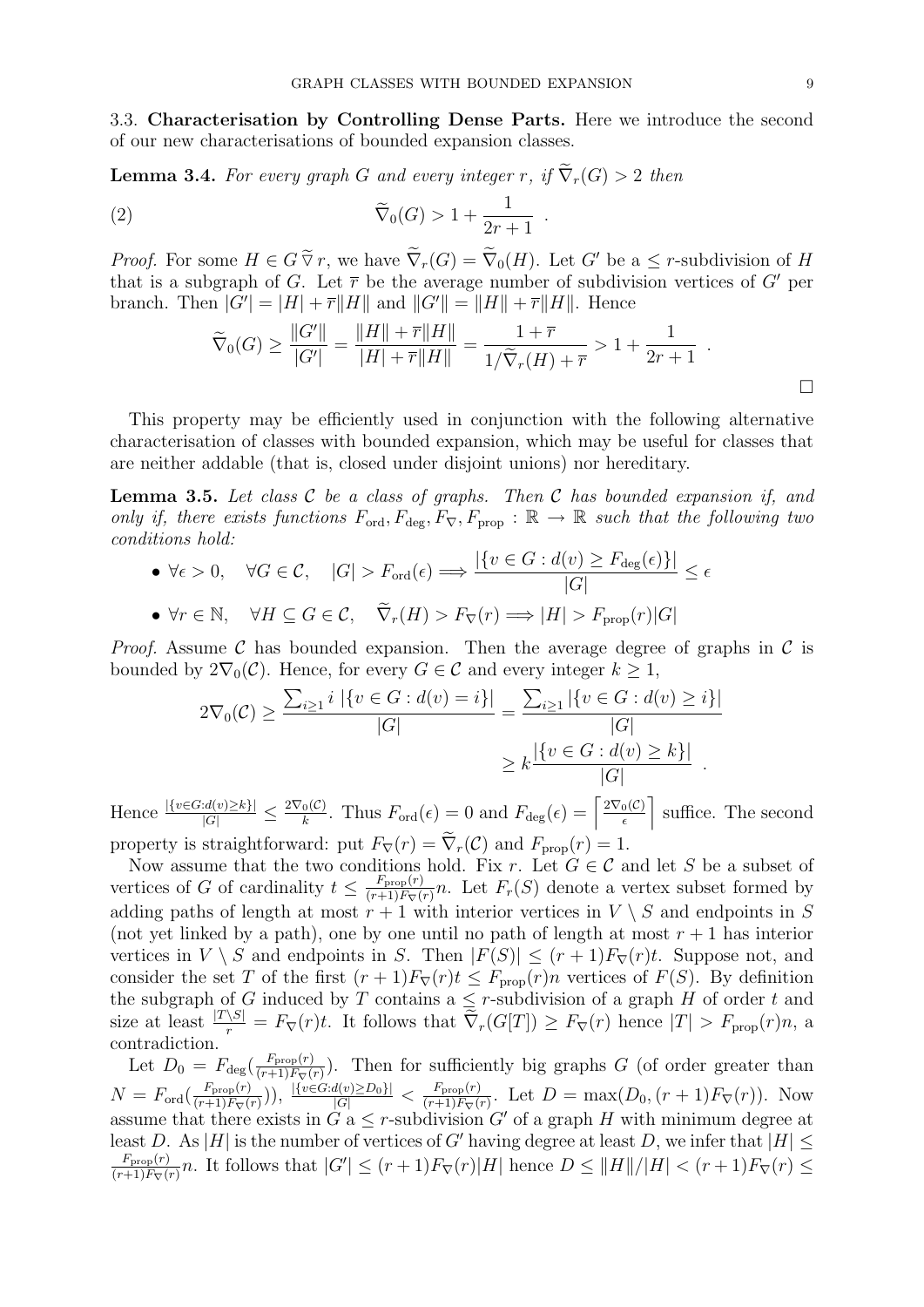D, a contradiction. It follows that  $\nabla_r(G) < 2D$ . Hence, for every graph  $G \in \mathcal{C}$  (including those of order at most N) we have  $\widetilde{\nabla}_r(G) < 2 \max(F_{\text{ord}}(\frac{F_{\text{prop}}(r)}{(r+1)F_{\nabla}(r)})$  $\frac{F_{\text{prop}}(r)}{(r+1)F_{\nabla}(r)}$ ),  $F_{\text{deg}}(\frac{F_{\text{prop}}(r)}{(r+1)F_{\nabla}(r)}$  $\frac{F_{\text{prop}}(r)}{(r+1)F_{\nabla}(r)}$ ),  $(r+$  $1)F_{\nabla}(r)$ ).

### 4. RANDOM GRAPHS (ERDŐS-RÉNYI MODEL)

The  $G(n, p)$  model of random graphs was introduced by Gilbert [41] and Erdős and Rényi [35]; see [17]. In this model, a graph with n vertices is built, where each edge appears independently with probability  $p$ . It is frequently considered that  $p$  may be a function of n, hence the notation  $G(n, p(n))$ .

The order of the largest complete (topological) minor in  $G(n, p/n)$  is well-studied. It is known since the work of Luczak et al. [54] that random graphs  $G(n, p(n))$  with  $p(n) - 1/n \ll n^{-4/3}$  are asymptotically almost surely (henceforth abbreviated, a.a.s.) planar, whereas those with  $p(n) - 1/n \gg n^{-4/3}$  a.a.s. contain unbounded clique minors. Fountoulakis et al. [37] proved that for every  $c > 1$  there exists a constant  $\delta(c)$  such that a.a.s. the maximum order  $h(G(n, c/n))$  of a complete minor of a graph in  $G(n, c/n)$ satisfies the inequality  $\delta(c)\sqrt{n} \le h(G(n, c/n)) \le 2\sqrt{cn}$ . Also, Ajtai et al. [4] proved that as long as the expected degree  $(n-1)p$  is at least  $1+\epsilon$  and is  $o(\sqrt{n})$ , then a.a.s. the order of the largest complete topological minor of  $G(n, p)$  is almost as large as the maximum degree, which is  $\Theta(\log n / \log \log n)$ .

However, it is known that the number of short cycles of  $G(n, c/n)$  is bounded. Precisely, the expected number of cycles of length t in  $G(n, c/n)$  is at most  $(e^2c/2)^t$ . It follows that the expected value  $E(\omega(G \tilde{\nabla} d))$  of the clique size of a shallow topological minor of G at depth d is bounded by approximately  $(Ac)^{2d}$  (for some constant  $A > 0$ ).

Fox and Sudakov [38] proved that  $G(n, d/n)$  is a.a.s. (16d, 16d)-degenerate, where a graph H is said to be  $(d, \Delta)$ -degenerate if there exists an ordering  $v_1, \ldots, v_n$  of its vertices such that for each  $v_i$ , there are at most d vertices  $v_j$  adjacent to  $v_i$  with  $j < i$ , and there are at most  $\Delta$  subsets  $S \subset N(v_j) \cap \{v_1, \ldots, v_i\}$  for some neighbour  $v_j$  of  $v_i$  with  $j > i$ , where the *neighbourhood*  $N(v_j)$  is the set of vertices that are adjacent to  $v_j$ . We modify their proof in order to estimate the top-grads of  $G(n, d/n)$ . The proof is based on the characterisation of bounded expansion given in Lemma 3.5. We first prove that graphs in  $G(n, d/n)$  a.a.s. have a small proportion of vertices have sufficiently large degree, and then that subgraphs having sufficiently dense sparse topological minors must span some positive fraction of the vertex set of the whole graph. Thanks to Lemma 3.4, this last property will follow from the following two facts:

- As a random graph with edge probability  $d/n$  has a bounded number of short cycles, if one of its subgraphs is a  $\leq r$ -subdivision of a sufficiently dense graph it should a.a.s. span at least some positive fraction  $F_{\text{prop}}(r)$  of the vertices (Lemmas 4.1 and 4.2);
- For every  $\epsilon > 0$ , the proportion of vertices in a random graph with edge probability  $d/n$  that have sufficiently large degree (>  $F_{\text{dec}}(\epsilon)$ ) is a.a.s. less than  $\epsilon$  (Lemma 4.3).

**Lemma 4.1.** Let  $\epsilon > 0$ . A.a.s. every subgraph G' of  $G(n, d/n)$  with  $t \leq (4d)^{1+1/\epsilon}n$  vertices satisfies  $\widetilde{\nabla}_0(G') \leq 1 + \epsilon$ .

*Proof.* It is sufficient to prove that almost surely every subgraph  $G'$  of  $G(n, d/n)$  with  $t \leq 4^{1+1/\epsilon}n$  vertices satisfies  $||G'||/|G'|| \leq 1+\epsilon$ . Let G' be an induced subgraph of G of order t with  $t \leq 4^{1+1/\epsilon}n$ . The probability that G' has size at least  $m = (1+\epsilon)t$  is at most  $\binom{\binom{t}{2}}{m}(d/n)^m$ . Therefore, by the union bound, the probability that G has an induced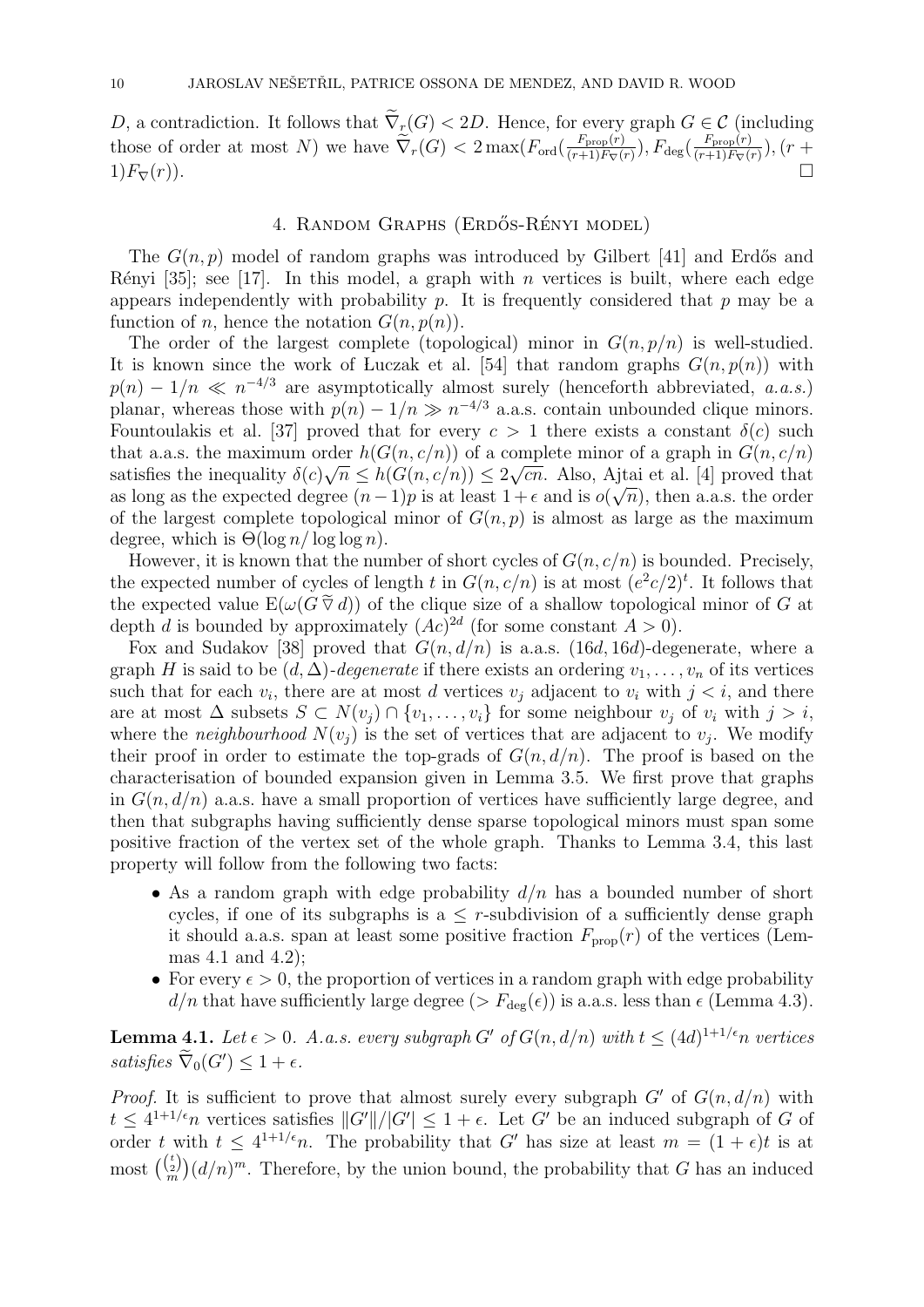subgraph of order t with size at least  $m = (1 + \epsilon)t$  is

$$
\binom{n}{t}\binom{\binom{t}{2}}{m} (d/n)^m \le \left(\frac{en}{t}\right)^t \left(\frac{et^2}{2m}\right)^m \left(\frac{d}{n}\right)^m
$$

$$
= e^t \left(\frac{e}{2(1+\epsilon)}\right)^{(1+\epsilon)t} \left(\frac{n}{t}\right)^t \left(\frac{dt}{n}\right)^{(1+\epsilon)t}
$$

$$
= \left(\frac{e^{2+\epsilon}}{(2+2\epsilon)^{1+\epsilon}}\right)^t \left(\frac{d^{1+1/\epsilon}}{n}\right)^{\epsilon t}
$$

$$
< 4^t \left(\frac{d^{1+1/\epsilon}}{n}\right)^{\epsilon t}.
$$

Summing over all  $t \leq (4d)^{-(1+1/\epsilon)}n$ , one easily checks that the probability that G has an induced subgraph G' of order at most  $(4d)^{-(1+1/\epsilon)}n$  such that  $||G||/|G'|\geq 1+\epsilon$  is  $o(1)$ , completing the proof.  $\Box$ 

Lemmas 3.4 and 4.1 imply:

**Lemma 4.2.** Let  $r \in \mathbb{N}$ . A.a.s. every subgraph G' of  $G(n, d/n)$  with  $t \leq (4d)^{-(1+1/(2r+1))}n$ vertices satisfies  $\widetilde{\nabla}_r(G') \leq 2$ . That is,

$$
\forall r \in \mathbb{N}, \quad a.a.s. \quad \forall H \subseteq G(n, d/n), \quad \widetilde{\nabla}_r(H) > 2 \Longrightarrow |H| > (4d)^{-(1+\frac{1}{2r+1})}|G| \enspace .
$$

**Lemma 4.3.** Let  $\alpha > 1$  and let  $c_{\alpha} = 4e\alpha^{-4\alpha d}$ . A.a.s. there are at most  $c_{\alpha}n$  vertices of  $G(n, d/n)$  with degree greater than 8 $\alpha d$ .

*Proof.* Let A be the subset of  $s = c_0 n$  vertices of largest degree in  $G = G(n, d/n)$ , and let D be the minimum degree of vertices in A. Thus there are at least  $sD/2$  edges that have at least one endpoint in A. Consider a random subset  $A'$  of A with size  $|A|/2$ . Every edge that has an endpoint in A has probability at least  $\frac{1}{2}$  of having exactly one endpoint in A'. So there is a subset  $A' \subset A$  of size  $|A|/2$  such that the number m of edges between A' and  $V(G) \setminus A'$  satisfies  $m \ge sD/4 = |A'|D/2$ .

We now give an upper bound on the probability that  $D \geq 8\alpha d$ . Each set A' of  $\frac{s}{2}$  vertices in  $G = G(n, d/n)$  has probability at most

$$
\binom{\frac{s}{2}(n-\frac{s}{2})}{m}(d/n)^m \le \left(\frac{esn}{2m}\right)^m (d/n)^m \le \left(\frac{2sd}{m}\right)^m \le \left(\frac{8d}{D}\right)^m \le \alpha^{-2\alpha ds}
$$

of having at least  $m \ge (s/2)(8\alpha d)/2 = 2\alpha ds$  edges between A' and  $V(G) \setminus A'$ . Therefore the probability that there is a set A' of  $s/2$  vertices in G that has at least  $2\alpha sd$  edges between  $A'$  and  $V(G) \setminus A'$  is at most

$$
\binom{n}{s/2} \alpha^{-2\alpha ds} < \left(\frac{2en}{s}\right)^{s/2} \alpha^{-2\alpha ds} \le \left(\frac{(2e\alpha^{-4\alpha d})n}{s}\right)^{s/2} = o(1),
$$
\ne proof.

completing the p

**Theorem 4.4.** For every  $p > 0$  there exists a class  $\mathcal{R}_p$  with bounded expansion such that  $G(n, p/n)$  asymptotically almost surely belongs to  $\mathcal{R}_p$ .

### 5. Crossing Number

For a graph G, let  $\textsf{cr}(G)$  denote the *crossing number* of G, defined to be the minimum number of crossings in a drawing of G in the plane; see the surveys  $[72, 77]$ . It is easily seen that  $cr(H) = cr(G)$  for every subdivision H of G. Thus crossing number is strongly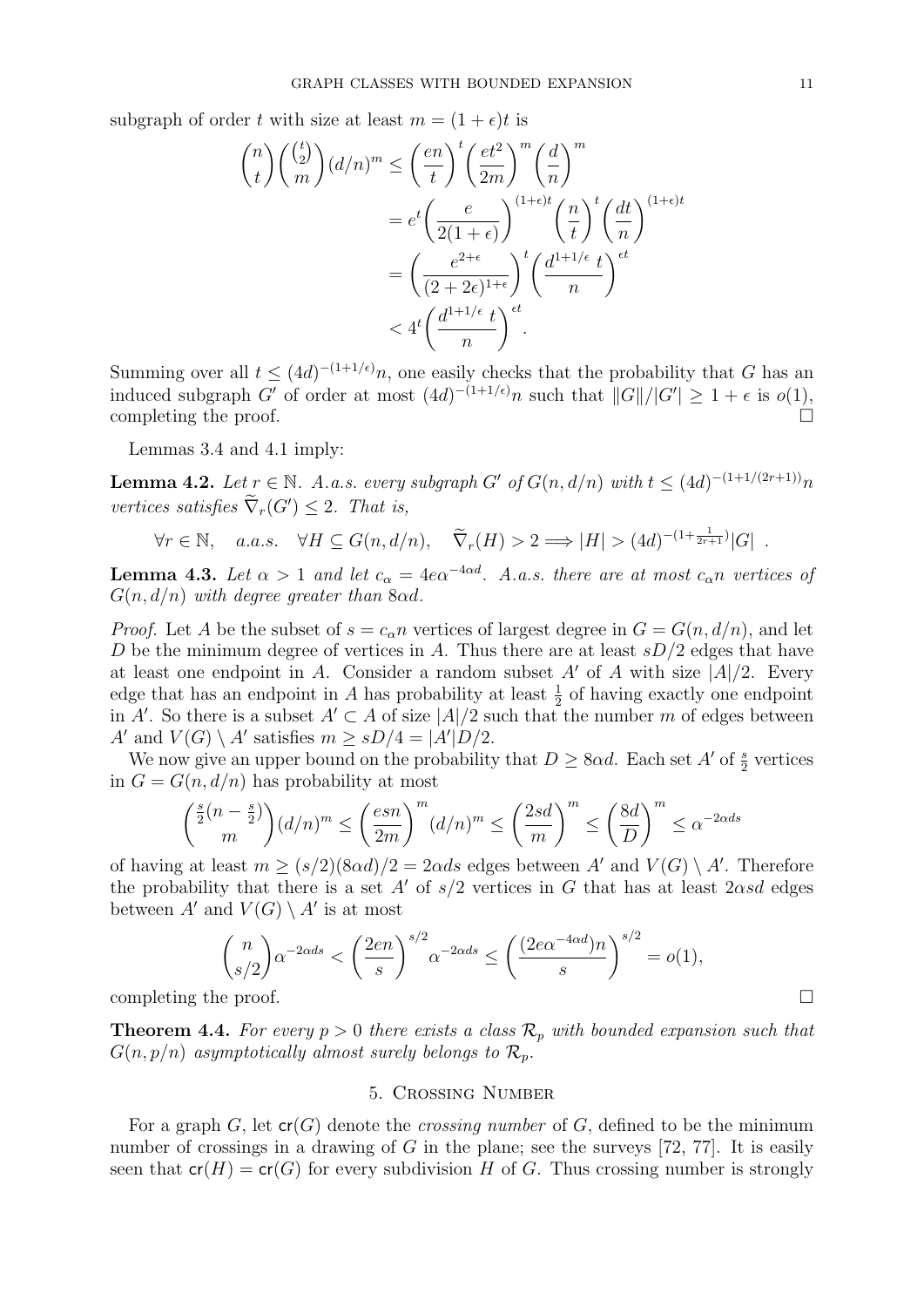topological. The following "crossing lemma", independently due to Leighton [53] and Ajtai et al. [3], implies that crossing number is degree-bound.

**Lemma 5.1** ([2, 3, 53]). If  $||G|| \geq 4 |G|$  then  $\mathsf{cr}(G) \geq \frac{||G||^3}{64|G|}$  $\frac{\|G\|^{\circ}}{64 |G|^2}$ .

Lemmas 3.3 and 5.1 imply that a class of graphs with bounded crossing number has bounded expansion. In fact, since every graph G has orientable genus at most  $cr(G)$ (simply introduce one handle for each crossing), any class with bounded crossing number is included in a minor-closed class. In particular,

$$
\operatorname{cr}(G) \ge \operatorname{genus}(G) \ge \operatorname{genus}(K_{h(G)}) = \left\lceil \frac{(h(G) - 3)(h(G) - 4)}{12} \right\rceil
$$

,

implying  $h(G) \leq \mathcal{O}(\sqrt{\text{cr}(G)})$  and  $\nabla(G) \leq \mathcal{O}(\sqrt{\text{cr}(G) \log \text{cr}(G)})$  by (1).

The following theorem says that graphs with linear crossing number (in some sense) are contained in a topologically-closed class, and thus have bounded expansion. Let  $G_{\geq 3}$ denote the subgraph of G induced by the vertices of G that have degree at least 3.

**Theorem 5.2.** Let  $c \geq 1$  be a constant. Let  $\mathcal{C}_c$  be the class of graphs G such that  $cr(H) \leq c|H_{>3}|$  for every subgraph H of G. Then  $\mathcal{C}_c$  is contained in a topologically-closed class of graphs. Precisely  $\widetilde{\nabla}(\mathcal{C}_c) \leq 4c^{1/3}$ .

*Proof.* Let  $G \in \mathcal{C}_c$  and let H be a topological minor of G such that  $||H||/|H| = \widetilde{\nabla}(G)$ . Let  $S \subseteq G$  be a witness subdivision of H in G. We prove that  $||H|| \leq 4c^{1/3}|H|$  by contradiction. Were it false, then  $||H|| > 4c^{1/3}|H|$  and by Lemma 5.1,

$$
\frac{\|H\|^3}{64|H|^2} \le \text{cr}(H) = \text{cr}(S) \le \text{cr}(S_{\ge 3}) = c|H|.
$$

Thus  $||H||^3 < 64c|H|^3$ , a contradiction. Hence  $\widetilde{\nabla}(G) \leq 4c^{1/3}$  for every  $G \in \mathcal{C}_c$ .

Consider the class of graphs that admit drawings with at most one crossing per edge. Obviously this includes large subdivisions of arbitrarily large complete graphs. Thus this class is not contained in a proper topologically-closed class. However, it does have bounded expansion.

**Theorem 5.3.** Let  $c \geq 1$  be a constant. The class of graphs G that admit a drawing with at most c crossings per edge has bounded expansion. Precisely,  $\tilde{\nabla}_d(G) \in \mathcal{O}(\sqrt{cd})$ .

*Proof.* Assume G admits a drawing with at most c crossings per edge. Consider a subgraph H of G that is a  $\langle \leq 2d \rangle$ -subdivision of a graph X. So X has a drawing with at most  $c(2d+1)$  crossings per edge. Pach and Tôth [71] proved that if an *n*-vertex graph has a drawing with at most k crossings per edge, then it has at most  $4.108\sqrt{k}n$  edges. Thus  $||X|| \leq 4.108\sqrt{c(2d+1)} |X|$  hence  $\tilde{\nabla}_d(G) \leq 4.108\sqrt{c(2d+1)}$ .

# 6. Queue and Stack Layouts

A graph G is ordered if  $V(G) = \{1, 2, ..., |G|\}$ . Let G be an ordered graph. Let  $\ell(e)$ and  $r(e)$  denote the endpoints of each edge  $e \in E(G)$  such that  $\ell(e) \leq r(e)$ . Two edges e and f are nested and f is nested inside e if  $\ell(e) < \ell(f)$  and  $r(f) < r(e)$ . Two edges e and f cross if  $\ell(e) < \ell(f) < r(e) < r(f)$ .

An ordered graph is a *queue* if no two edges are nested. An ordered graph is a *stack* if no two edges cross. Observe that the left and right endpoints of the edges in a queue are in first-in-first-out order, and are in last-in-first-out order in a stack—hence the names 'queue' and 'stack'.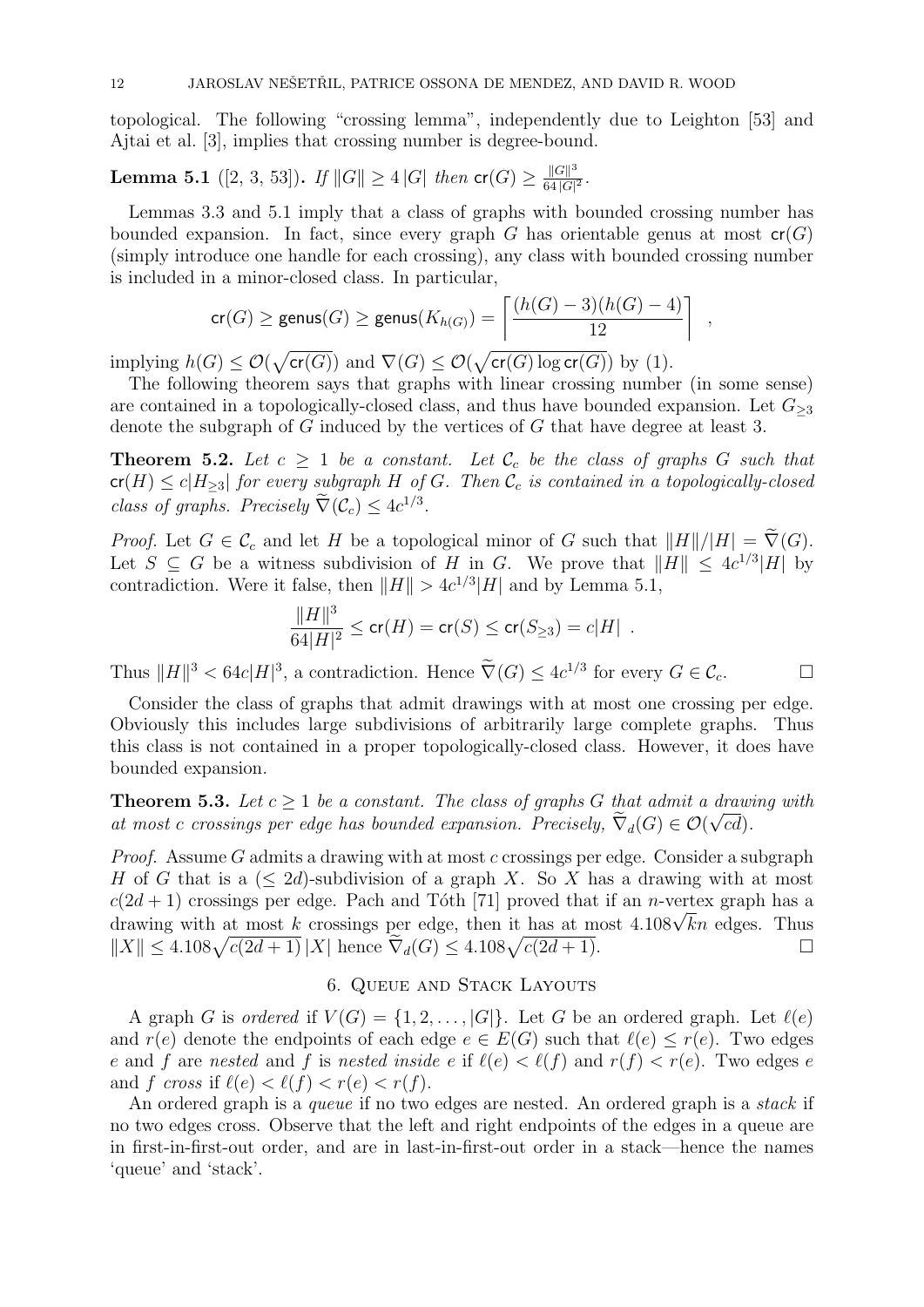Let G be an ordered graph. G is a k-queue if there is a partition  $\{E_1, E_2, \ldots, E_k\}$  of  $E(G)$  such that each  $G[E_i]$  is a queue. G is a k-stack if there is a partition  $\{E_1, E_2, \ldots, E_k\}$ of  $E(G)$  such that each  $G[E_i]$  is a stack.

Let G be an (unordered) graph. A k-queue layout of G is a k-queue that is isomorphic to G. A k-stack layout of G is a k-stack that is isomorphic to G. A k-stack layout is often called a k-page book embedding. The queue-number of  $G$  is the minimum integer  $k$  such that G has a k-queue layout. The stack-number of G is the minimum integer  $k$  such that G has a k-queue layout.

Stack layouts are more commonly called book embeddings, and stack-number has been called book-thickness, fixed outer-thickness, and page-number. See [27] for references and applications of queue and stack layouts.

Bernhart and Kainen [13] proved that a graph has stack number 1 if and only if it is outerplanar, and it has stack number at most 2 if and only if it is a subgraph of a Hamiltonian planar graph (see Figure 4). Thus every 4-connected planar graph has stack number at most 2. Yannakakis [81] proved that every planar graph has stack number at most 4. In fact, every proper minor-closed class has bounded stack-number [14]. On the other hand, even though stack and queue layouts appear to be dual, it is unknown whether planar graphs have bounded queue-number [45, 47], and more generally, it is unknown whether queue-number is bounded by stack-number [28]. Dujmović and Wood [28] proved that planar graphs have bounded queue-number if and only if 2-stack graphs have bounded queue-number, and that queue-number is bounded by stack-number if and only if 3-stack graphs have bounded queue-number. The largest class of graphs for which queue-number is known to be bounded is the class of graphs with bounded tree-width [24].



FIGURE 4. Every 4-connected planar graph has stack number at most 2 (since it is Hamiltonian)

In the following two sections, we prove that graphs of bounded queue-number or bounded stack-number have bounded expansion. The closest previous result in this direction is that graphs of bounded queue-number or bounded stack-number have bounded acyclic chromatic number. In particular, Dujmović et al.  $[25]$  proved that every k-queue graph has acyclic chromatic number at most  $4k \cdot 4^{k(2k-1)(4k-1)}$ , and every k-stack graph has acyclic chromatic number at most  $80^{k(2k-1)}$ .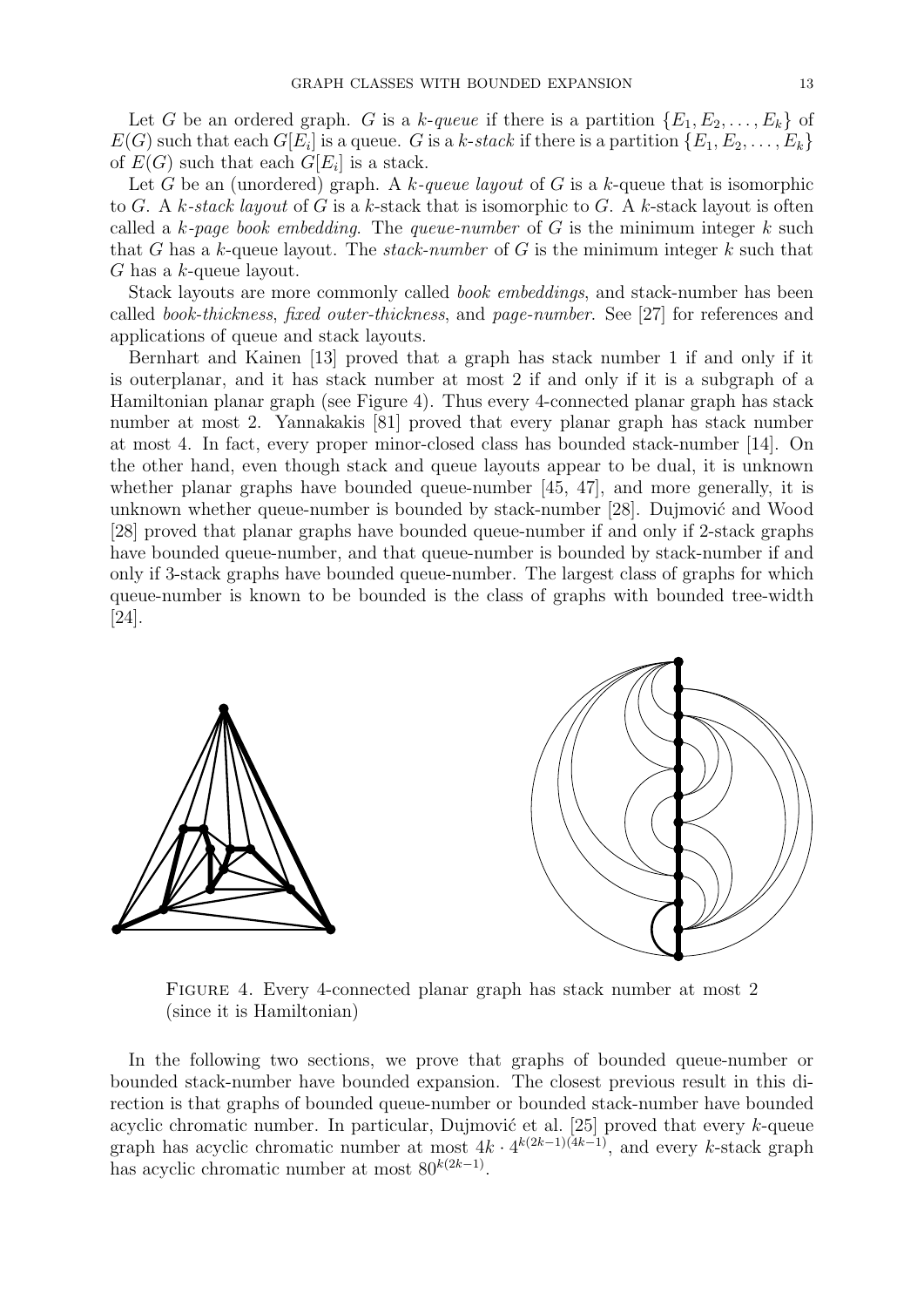

FIGURE 5. A 3-queue layout of a given planar graph.

7. Queue Number

Every 1-queue graph is planar [25, 47]. However, the class of 2-queue graphs is not contained in a proper topologically-closed class since every graph has a 2-queue subdivision, as proved by Dujmović and Wood [28]. Moreover, the bound on the number of division vertices per edge is related to the queue-number of the original graph.

**Theorem 7.1** ([28]). For all  $k > 2$ , every graph G has a k-queue subdivision with at most  $c \log_k \mathsf{qn}(G)$  division vertices per edge, for some absolute constant c.

Conversely, the same authors proved that queue-number is strongly topological.

**Lemma 7.2** ([28]). If some  $(\leq t)$ -subdivision of a graph G has a k-queue layout, then  $\mathsf{qn}(G) \leq \frac{1}{2}$  $\frac{1}{2}(2k+2)^{2t}-1$ , and if  $t=1$  then  $\mathsf{qn}(G) \leq 2k(k+1)$ .

Also, queue-number is degree bound:

**Lemma 7.3** ([27, 47, 73]). Every k-queue graph has average degree less than  $4k$ .

It now follows that:

Theorem 7.4. Graphs of bounded queue-number have bounded expansion. In particular

$$
\widetilde{\nabla}_d(G) < 4(8(2k+2)^{4d})^{(d+1)^2}
$$

for every k-queue graph G.

*Proof.* Consider a subgraph H of G that is a  $(\leq 2d)$ -subdivision of a graph X. Thus  $\mathsf{qn}(H) \leq k$ , and  $\mathsf{qn}(X) < \frac{1}{2}$  $\frac{1}{2}(2k+2)^{4d}$  by Lemma 7.2. Thus the average degree of X is less than  $\delta := 2(2k+2)^{4d}$  by Lemma 7.3. Hence  $\nabla_d(G) \leq 4(4\delta)^{(d+1)^2} = 4(8(2k+2)^{4d})^{(d+1)^2}$ by Theorem 3.1.  $\Box$ 

Note that there is an exponential lower bound on  $\tilde{\nabla}_d$  for graphs of bounded queuenumber. Fix integers  $k \geq 2$  and  $d \geq 1$ . Let G be the graph obtained from  $K_n$  by subdividing each edge 2d times, where  $n = k^d$ . Dujmović and Wood [28] constructed a k-queue layout of G. Observe that  $\nabla_d(G) \sim n = k^d$ .

We now set out to give a direct proof of Theorem 7.4 that does not rely on Dvořák's characterisation (Theorem 3.1).

Consider a k-queue layout of a graph G. For each edge vw of G, let  $q(vw) \in \{1, 2, ..., k\}$ be the queue containing vw. For each ordered pair  $(v, w)$  of adjacent vertices in G, let

$$
Q(v, w) := \begin{cases} q(vw) & \text{if } v < w, \\ -q(wv) & \text{if } w < v. \end{cases}
$$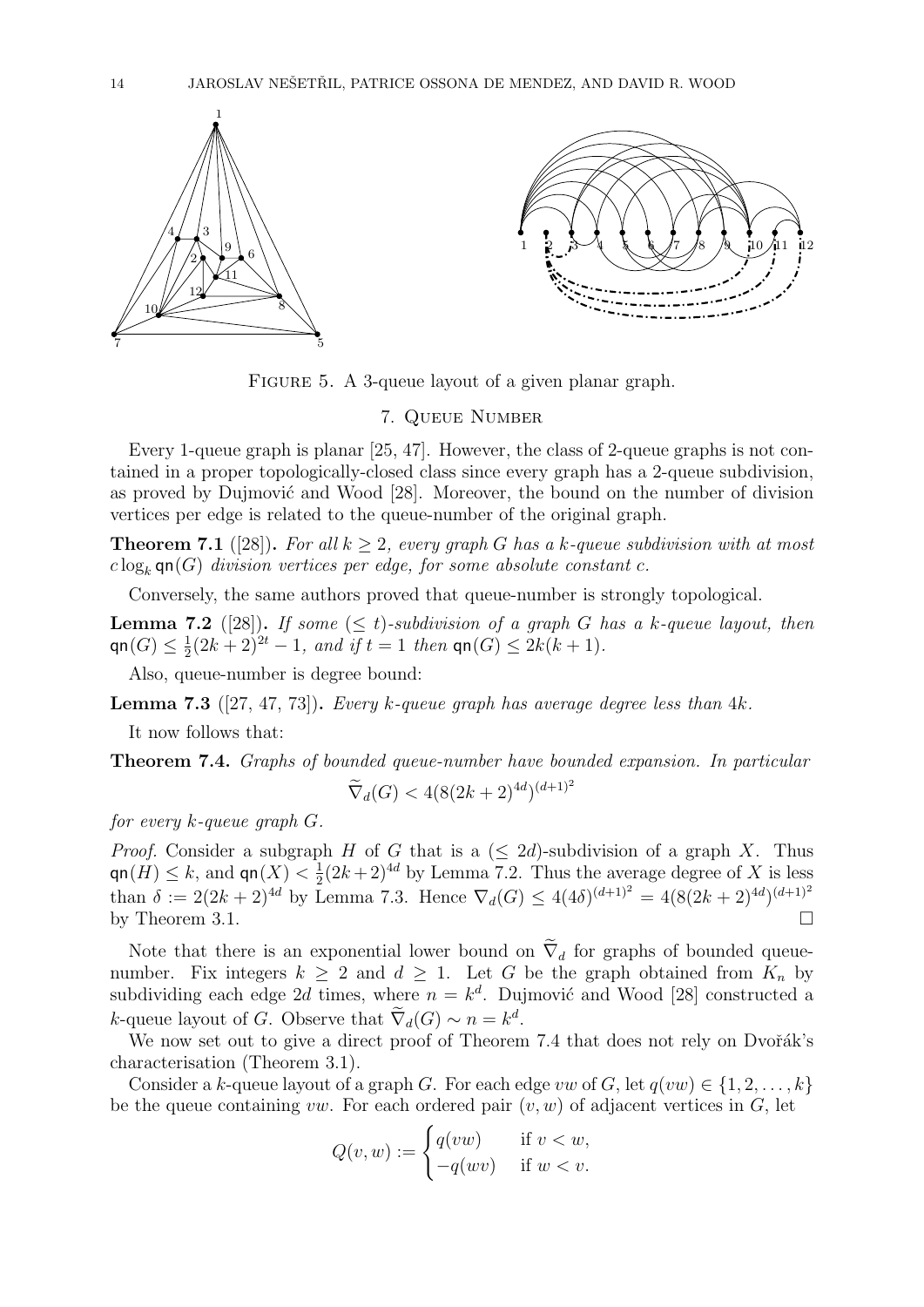Note that  $Q(v, w)$  has at most 2k possible values.

**Lemma 7.5.** Let G be a graph with a  $k$ -queue layout. Let vw and xy be disjoint edges of G such that  $Q(v, w) = Q(x, y)$ . Then  $v < x$  if and only if  $w < y$ .

*Proof.* Without loss of generality,  $v < w$  and  $x < y$  since  $|Q(v, w)| = |Q(x, y)|$ .

Say  $v < x$ . If  $y < w$  then  $v < x < y < w$ . Thus xy is nested inside vw, which is a contradiction since  $q(vw) = q(xy)$ . Hence  $w < y$ .

Say  $w < y$ . If  $x < v$  then  $x < v < w < y$ . Thus vw is nested inside xy, which is a contradiction since  $q(xy) = q(vw)$ . Hence  $v < x$ .

By induction, Lemma 7.5 implies:

**Lemma 7.6.** Let G be a graph with a k-queue layout. Let  $(v_1, v_2, \ldots, v_r)$  and  $(w_1, w_2, \ldots, w_r)$ be disjoint paths in G, such that  $Q(v_i, v_{i+1}) = Q(w_i, w_{i+1})$  for each  $i \in [1, r-1]$ . Then  $v_1 < w_1$  if and only if  $v_r < w_r$ .

**Theorem 7.7.** Let G be a graph with a k-queue layout. Let F be a subgraph of G such that each component of  $F$  has radius at most  $r$ . Let  $H$  be obtained from  $G$  by contracting each component of F. Then H has a  $f_r(k)$ -queue layout, where

$$
f_r(k) := 2k \left( \frac{(2k)^{r+1} - 1}{2k - 1} \right)^2
$$

.

.

*Proof.* We can assume that  $F$  is spanning by allowing 1-vertex components in  $F$ . For each component X of F fix a centre vertex  $v$  of X at distance at most  $r$  from every vertex in X. Call X the v-component.

Consider a vertex v' of G in the v-component of F. Fix a shortest path  $P(v') = (v =$  $v_0, v_1, \ldots, v_s = v'$  between v and v' in F. Thus  $s \in [0, r]$ . Let

$$
Q(v') := (Q(v_0, v_1), Q(v_1, v_2), \ldots, Q(v_{s-1}, v_s)) .
$$

Consider an edge  $v'w'$  of G, where v' is in the v-component of F, w' is in the wcomponent of F, and  $v \neq w$ . Such an edge survives in H. Say  $v < w$ . Colour  $v'w'$  by the triple

$$
(Q(v'), Q(v', w'), Q(w')) .
$$

Observe that the number of colours is at most

$$
2k\left(\sum_{s=0}^{r}(2k)^{s}\right)^{2} = 2k\left(\frac{(2k)^{r+1}-1}{2k-1}\right)^{2}
$$

From the linear order of  $G$ , contract each component of  $F$  into its centre. That is, the linear order of  $H$  is determined by the linear order of the centre vertices in  $G$ . After contracting there might be parallel edges with different edge colours. Replace parallel edges by a single edge and keep one of the colours.

Consider disjoint monochromatic edges vw and  $xy$  of H, where  $v < w$  and  $x < y$ . By construction, there are edges  $v'w'$  and  $x'y'$  of G such that  $v'$  is in the v-component,  $w'$  is in the w-component,  $x'$  is in the x-component,  $y'$  is in the y-component, and

$$
(Q(v'), Q(v', w'), Q(w')) = (Q(x'), Q(x', y'), Q(y')).
$$

Thus  $|P(v')| = |P(x')|$  and  $|P(w')| = |P(y')|$ . Consider the paths

$$
(v = v_0, v_1, \dots, v_s = v', w' = w_t, w_{t-1}, \dots, w_0 = w)
$$
 and  
 $(x = x_0, x_1, \dots, x_s = x', y' = y_t, y_{t-1}, \dots, y_0 = y),$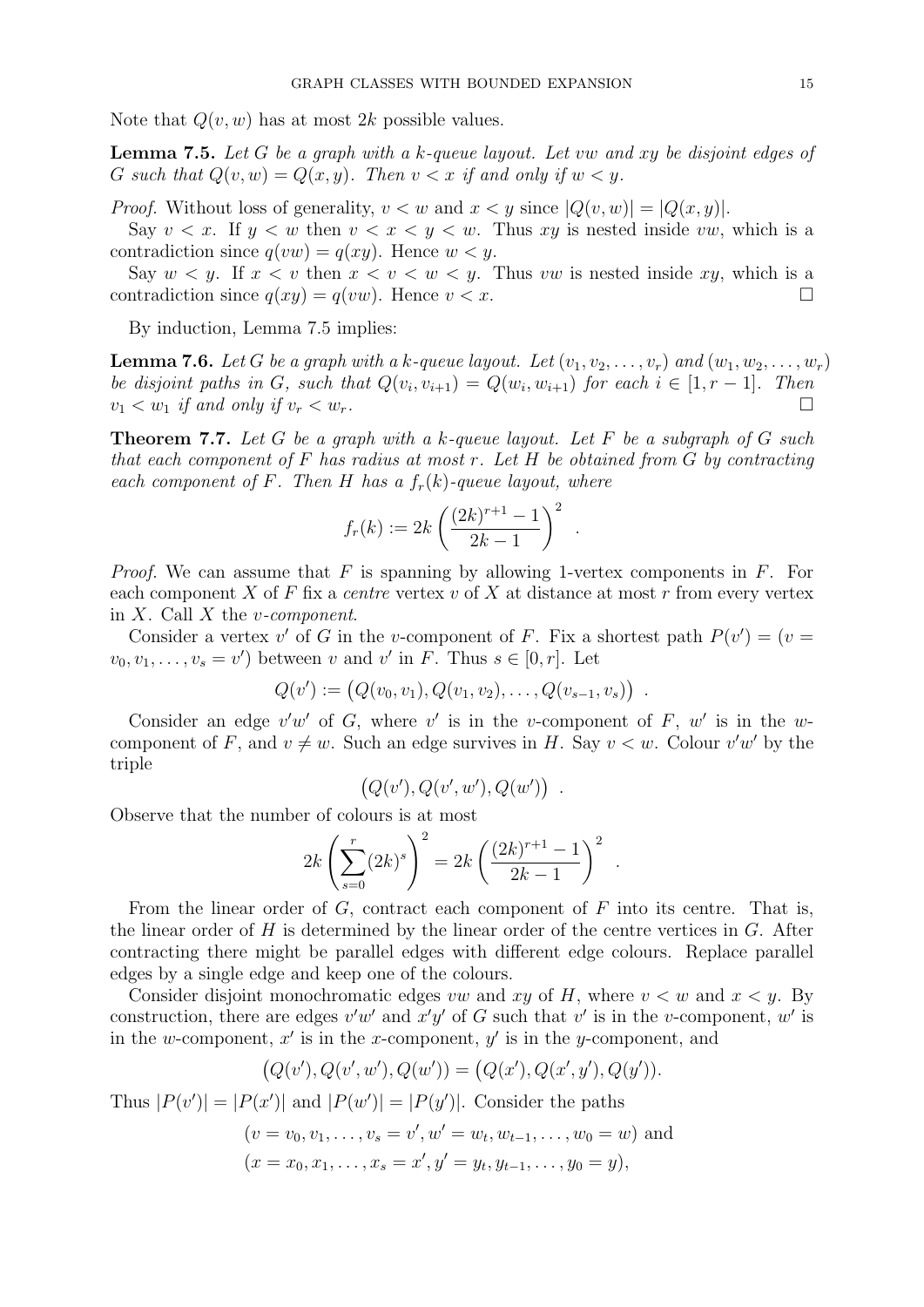Since  $Q(v') = Q(x')$ , we have  $Q(v_i, v_{i+1}) = Q(x_i, x_{i+1})$  for each  $i \in [0, s-1]$ . Similarly, since  $Q(w') = Q(y')$ , we have  $Q(w_i, w_{i+1}) = Q(y_i, y_{i+1})$  for each  $i \in [0, t-1]$ . Since  $Q(v', w') = Q(x', y')$ , Lemma 7.6 is applicable to these two paths. Thus  $v < x$  if and only if  $x \leq y$ . Hence vw and xy are not nested. Thus the edge colouring of H defines a queue layout. □

Theorem 7.7 implies Theorem 7.4 (with a better bound on the expansion function) since by Lemma 7.3, the graph  $H$  in the statement of Theorem 7.7 has bounded density. In particular, if  $G$  has a  $k$ -queue layout then

$$
\nabla_d(G) \le 8k \left(\frac{(2k)^{d+1} - 1}{2k - 1}\right)^2.
$$

Theorem 7.7 basically says that minors and queue layouts are compatible, in the same way that queue layouts are compatible with subdivisions; see Lemma 7.2.

7.1. **Jump Number.** Let  $P$  be a partially ordered set (that is, a poset). The *Hasse* diagram  $H(P)$  of P is the graph whose vertices are the elements of P and whose edges correspond to the *cover relation* of P. Here x *covers* y in P if  $x >_P y$  and there is no element z of P such that  $x > P z > P y$ .

A linear extension of P is a total order  $\prec$  of P such that  $x <_P y$  implies  $x \prec y$  for every  $x, y \in P$ . The jump number jn(P) of P is the minimum number of consecutive elements of a linear extension of  $P$  that are not comparable in  $P$ , where the minimum is taken over all possible linear extensions of P.

Heath and Pemmaraju [46] proved that the jump number of a poset is at least the queue number of its Hasse diagram minus one; that is,  $\mathsf{qn}(H(P)) \leq \mathsf{jn}(P) + 1$ . It follows that the class of Hasse diagrams of posets having bounded jump-number has bounded queue-number. Thus Theorem 7.4 implies:

**Corollary 7.8.** Let  $P$  be a class of posets with bounded jump number. Then the class  $H(\mathcal{P})$  of the Hasse diagrams of the posets in  $\mathcal P$  has bounded expansion.

### 8. Stack Number

The class of 3-stack graphs is not contained in a proper topologically-closed class since every graph has a 3-stack subdivision  $[9, 15, 32, 57, 58]$ <sup>1</sup>. Many authors studied bounds on the number of divisions vertices per edge in 3-stack subdivisions, especially of  $K_n$ . The most general bounds on the number of division vertices are by Dujmović and Wood [28].

**Theorem 8.1** ([28]). For all  $s \geq 3$ , every graph G has an s-stack subdivision with at most  $c \log_{s-1} \min\{sn(G),\text{qn}(G)\}\$  division vertices per edge, for some absolute constant c.

It is open whether a result like Lemma 7.2 holds for stack layouts. Blankenship and Oporowski [15] conjectured that such a result exists.

**Conjecture 8.2** ([15]). There is a function f such that  $\mathsf{sn}(G) \leq f(\mathsf{sn}(H))$  for every graph G and  $(< 1$ )-subdivision H of G.

This conjecture would imply that stack-number is topological. This conjecture holds for  $G = K_n$  as proved by Blankenship and Oporowski [15], Enomoto and Miyauchi [32], and Eppstein [34]. The proofs by Blankenship and Oporowski [15] and Eppstein [34] use essentially the same Ramsey-theoretic argument.

<sup>&</sup>lt;sup>1</sup>The first proof was by Atneosen [9] in 1968, although similar ideas were present in the work of Hotz [48, 49] on knot projections from 1959.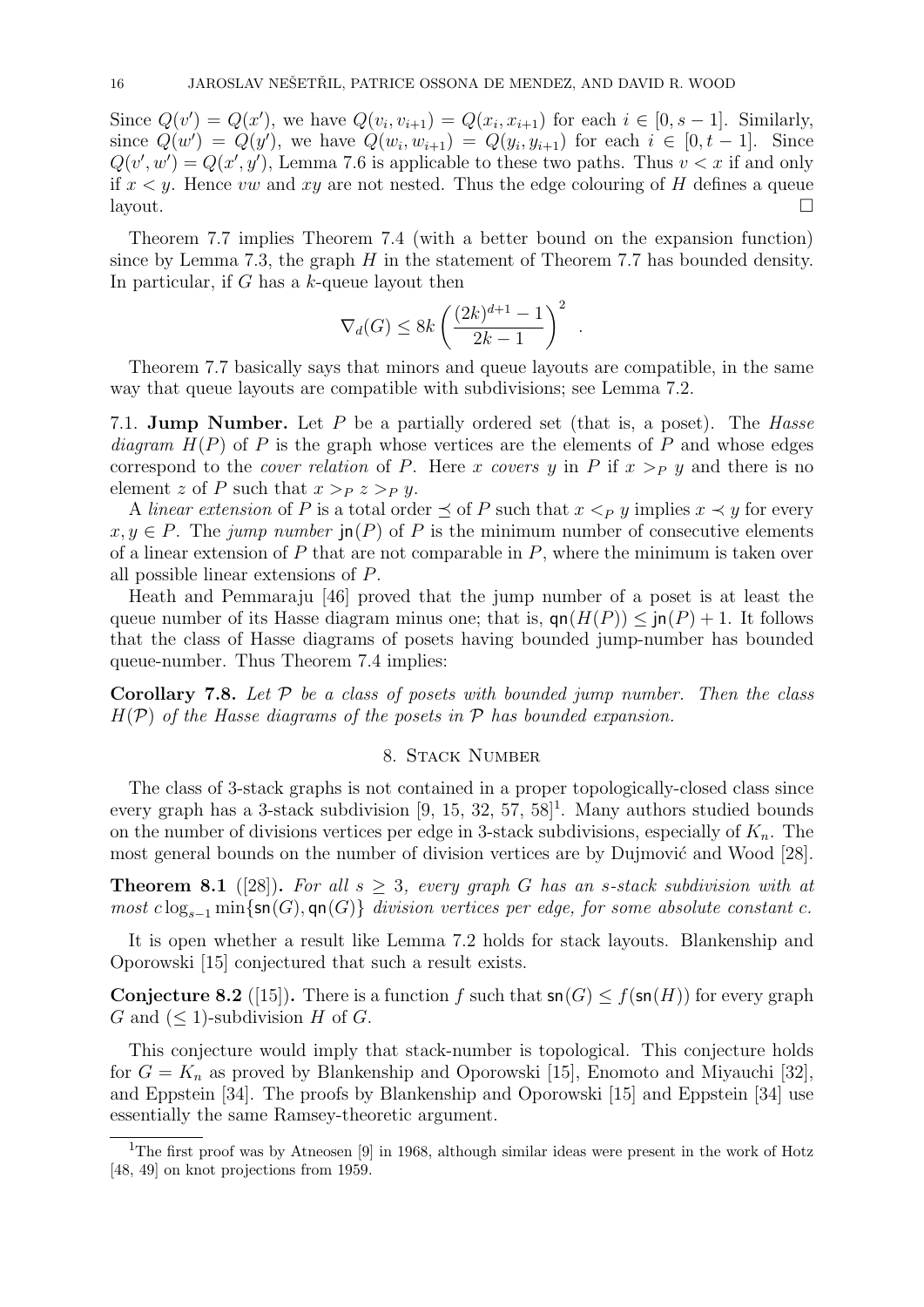Enomoto et al. [33] proved the following bound for the density of graphs having a  $\leq t$ -subdivision with a k-stack layout:

**Theorem 8.3** ([33]). Let G be a graph such that some  $(< t)$ -subdivision of G has a k-stack layout for some  $k \geq 3$ . Then

$$
||G|| \leq \frac{4k(5k-5)^{t+1}}{5k-6}|G|.
$$

It follows that graphs with bounded stack number form a class with bounded expansion: Theorem 8.4. Graphs of bounded stack number have bounded expansion. In particular:

$$
\widetilde{\nabla}_r(G) \le \frac{4k(5k-5)^{2r+1}}{5k-6}
$$

for every  $k$ -stack graph  $G$ .

*Proof.* ( $\leq$  2)-stack graphs have bounded expansion since they are planar. Let G be a graph with stack-number  $\mathsf{sn}(G) \leq k$  for some  $k \geq 3$ . Consider a subgraph H of G that is a ( $\leq 2r$ )-subdivision of a graph X. Thus  $\mathsf{sn}(H) \leq k$ , and by Theorem 8.3,

$$
||X|| \le \frac{4k(5k-5)^{2r+1}}{5k-6}|X|.
$$
  

$$
\frac{H||}{H||} \le \frac{4k(5k-5)^{2r+1}}{5k-6}.
$$

It follows that  $\widetilde{\nabla}_r(G) = \frac{\|H\|}{|H|} \le \frac{4k(5k-5)^{2r+1}}{5k-6}$  $5k-6$ 

The following open problem is equivalent to some problems in computational complexity [39, 40, 50].

### **Open Problem 8.5.** Do 3-stack n-vertex graphs have  $o(n)$  separators?

See [63, Section 8] for results relating expansion and separators.

# 9. Non-Repetitive Colourings

Let f be a colouring of a graph G. Then f is repetitive on a path  $(v_1, \ldots, v_{2s})$  in G if  $f(v_i) = f(v_{i+s})$  for each  $i \in [1, s]$ . If f is not repetitive on every path in G, then f is non-repetitive. Let  $\pi(G)$  be the minimum number of colours in a non-repetitive colouring of G. These notions were introduced by Alon et al. [7] and have since been widely studied [6, 10, 11, 18–21, 42–44, 52, 55, 56]. The seminal result in this field, proved by Thue [78] in 1906, (in the above terminology) states that  $\pi(P_n) \leq 3$ . See [20] for a survey of related results. Note that a non-repetitive colouring is proper  $(s = 1)$ . Moreover, a non-repetitive colouring contains no bichromatic  $P_4$  ( $s = 2$ ), and is thus a star colouring. Hence  $\pi(G) \geq \chi_{st}(G) \geq \chi(G)$ .

The main result in this section is that  $\pi$  is strongly topological, and that graphs with bounded  $\pi$  have bounded expansion. The closest previous result is by Wood [79] who proved that  $\chi_{st}(G') \geq \sqrt{\chi(G)}$  for every graph G, and thus  $\pi(G') \geq \sqrt{\chi(G)}$ . First observe:

**Lemma 9.1.** (a) For every  $(\leq 1)$ -subdivision H of a graph G,

 $\pi(H) \leq \pi(G) + 1.$ 

(b) For every  $(\leq 2)$ -subdivision H of a graph G,

$$
\pi(H) \le \pi(G) + 2.
$$

(c) For every subdivision  $H$  of a graph  $G$ ,

$$
\pi(H) \le \pi(G) + 3.
$$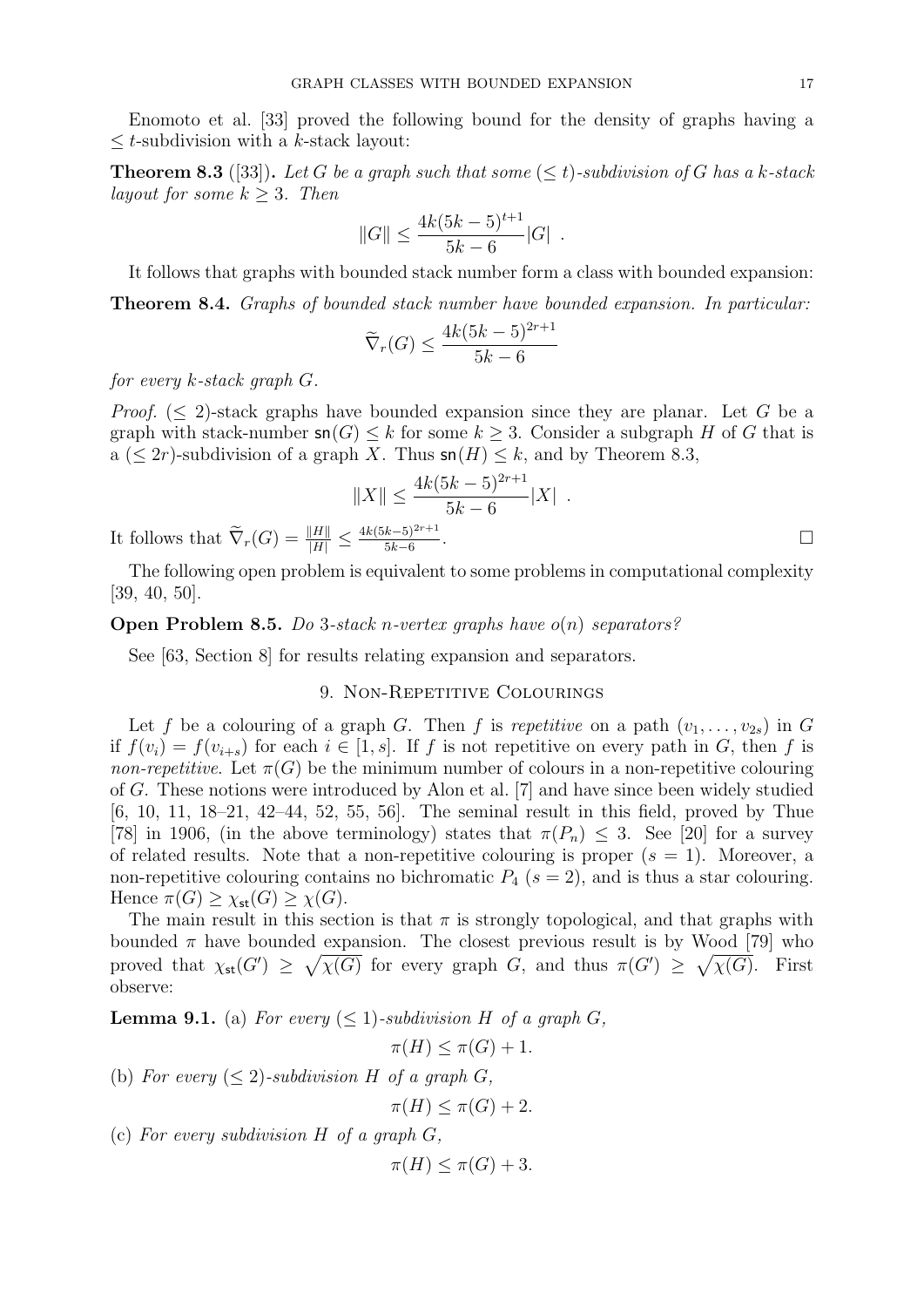*Proof.* First we prove (a). Given a non-repetitive k-colouring of  $G$ , introduce a new colour for each division vertex of H. Since this colour does not appear elsewhere, a repetitively coloured path in  $H$  defines a repetitively coloured path in  $G$ . Thus  $H$  contains no repetitively coloured path. Part (b) follows by applying (a) twice.

Now we prove  $(c)$ . Let *n* be the maximum number of division vertices on some edge of G. Thue [78] proved that  $P_n$  has a non-repetitive 3-colouring  $(c_1, c_2, \ldots, c_n)$ . Arbitrarily orient the edges of G. Given a non-repetitive k-colouring of G, choose each  $c_i$  to be one of three new colours for each arc vw of  $G$  that is subdivided  $d$  times, colour the division vertices from v to w by  $(c_1, c_2, \ldots, c_d)$ . Suppose H has a repetitively coloured path P. Since  $H - V(G)$  is a collection of disjoint paths, each of which is non-repetitively coloured,  $P$  includes some original vertices of  $G$ . Let  $P'$  be the path in  $G$  obtained from P as follows. If P includes the entire subdivision of some edge vw of G then replace that subpath by vw in  $P'$ . If P includes a subpath of the subdivision of some edge vw of  $G$ , then without loss of generality, it includes  $v$ , in which case replace that subpath by  $v$  in  $P'$ . Since the colours assigned to division vertices are distinct from the colours assigned to original vertices, a t-vertex path of division vertices in the first half of  $P$  corresponds to a *t*-vertex path of division vertices in the second half of  $P$ . Hence  $P'$  is a repetitively coloured path in  $G$ . This contradiction proves that  $H$  is non-repetitively coloured. Hence  $\pi(H) \leq k+3.$ 

Note that Lemma 9.1(a) is best possible in the weak sense that  $\pi(C_5) = 4$  and  $\pi(C_4) =$ 3; see [20].

Loosely speaking, Lemma 9.1 says that non-repetitive colourings of subdivisions are not much "harder" than non-repetitive colourings of the original graph. This intuition is made more precise if we subdivide each edge many times. Then non-repetitive colourings of subdivisions are much "easier" than non-repetitive colourings of the original graph. In particular, Grytczuk [42] proved that every graph has a non-repetitively 5-colourable subdivision. This bound was improved to 4 by Barát and Wood [12] and by Marx and Schaefer [56], and very recently to 3 by Pezarski and Zmarz [74]; see [18, 20] for related results. This implies that the class of non-repetitively 3-colourable graphs is not contained in a proper topologically-closed class.

We now set out to prove a converse of Lemma 9.1; that is,  $\pi(G)$  is bounded by a function of  $\pi(H)$ . The following tool by Nešetřil and Raspaud [70] will be useful.

**Lemma 9.2** ([70]). For every k-colouring of the arcs of an oriented forest  $T$ , there is a  $(2k+1)$ -colouring of the vertices of T, such that between each pair of (vertex) colour classes, all arcs go in the same direction and have the same colour.

A rooting of a forest  $F$  is obtained by nominating one vertex in each component tree of  $F$  to be a *root* vertex.

**Lemma 9.3.** Let T' be the 1-subdivision of a forest T, such that  $\pi(T') \leq k$ . Then

$$
\pi(T) \le k(k+1)(2k+1).
$$

Moreover, for every non-repetitive k-colouring c of  $T'$ , and for every rooting of  $T$ , there is a non-repetitive  $k(k + 1)(2k + 1)$ -colouring q of T, such that:

- (a) For all edges vw and xy of T with  $q(v) = q(x)$  and  $q(w) = q(y)$ , the division vertices corresponding to vw and xy have the same colour in c.
- (b) For all non-root vertices v and x with  $q(v) = q(x)$ , the division vertices corresponding to the parent edges of  $v$  and  $x$  have the same colour in  $c$ .
- (c) For every root vertex r and every non-root vertex v, we have  $q(r) \neq q(v)$ .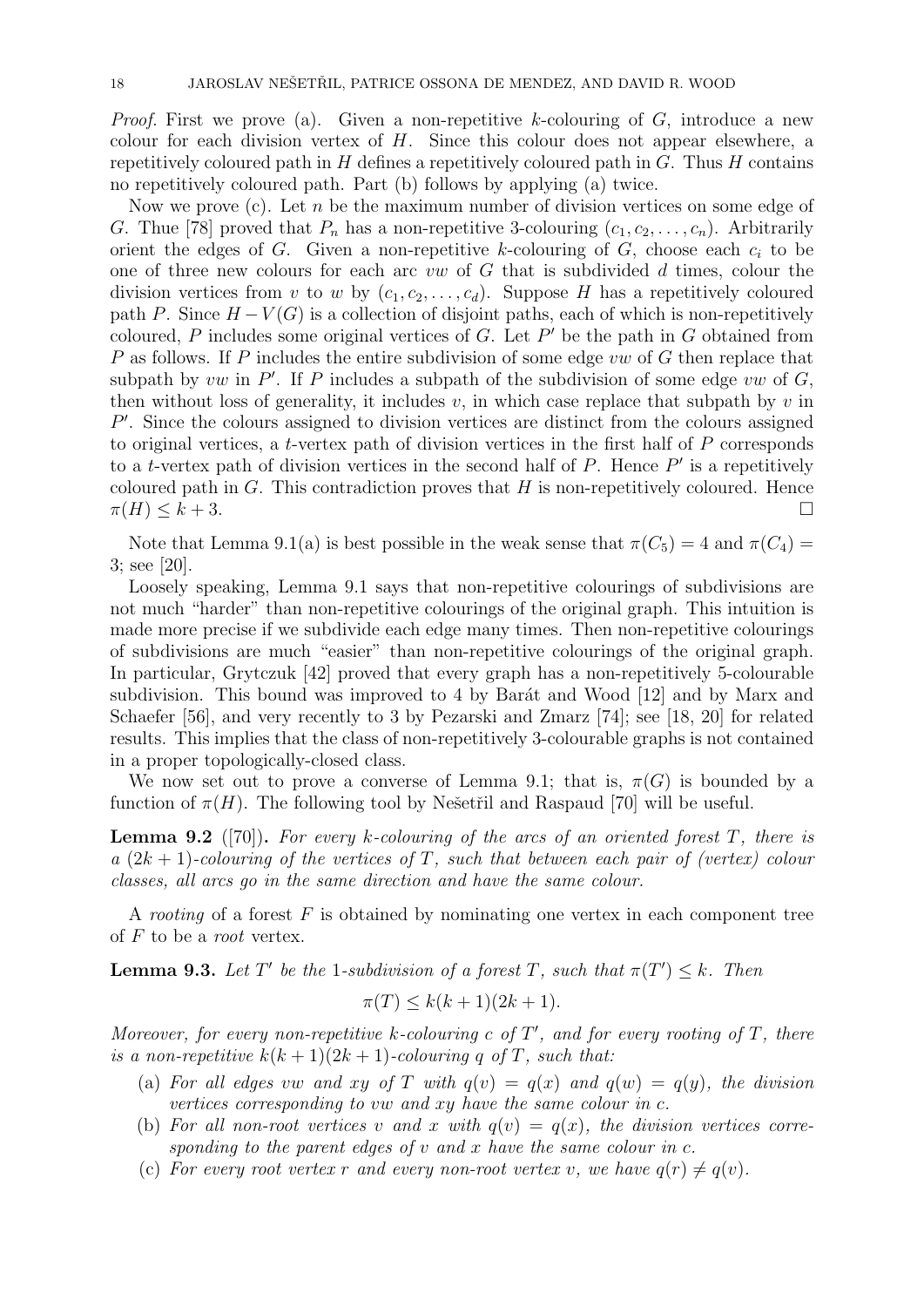(d) For all vertices v and w of T, if  $q(v) = q(w)$  then  $c(v) = c(w)$ .

*Proof.* Let c be a non-repetitive k-colouring of  $T'$ , with colours [1, k]. Colour each edge of T by the colour assigned by c to the corresponding division vertex. Orient each edge of T towards the root vertex in its component. By Lemma 9.2, there is a  $(2k+1)$ -colouring f of the vertices of T, such that between each pair of (vertex) colour classes in f, all arcs go in the same direction and have the same colour in  $c$ . Consider a vertex  $v$  of  $T$ . If v is a root, let  $g(r) := 0$ ; otherwise let  $g(v) := c(vw)$  where w is the parent of v. Let  $q(v) := (c(v), f(v), q(v))$ . The number of colours in q is at most  $k(k+1)(2k+1)$ . Observe that claims (c) and (d) hold by definition.

We claim that q is non-repetitive. Suppose on the contrary that there is a path  $P =$  $(v_1, \ldots, v_{2s})$  in T that is repetitively coloured by q. That is,  $q(v_i) = q(v_{i+s})$  for each  $i \in [1, k]$ . Thus  $c(v_i) = c(v_{i+s})$  and  $f(v_i) = f(v_{i+s})$  and  $g(v_i) = g(v_{i+s})$ . Since no two root vertices are in a common path,  $(c)$  implies that every vertex in  $P$  is a non-root vertex.

Consider the edge  $v_i v_{i+1}$  of P for some  $i \in [1, s-1]$ . We have  $f(v_i) = f(v_{i+s})$  and  $f(v_{i+1}) = f(v_{i+s+1})$ . Between these two colour classes in f, all arcs go in the same direction and have the same colour. Thus the edge  $v_i v_{i+1}$  is oriented from  $v_i$  to  $v_{i+1}$  if and only if the edge  $v_{i+s}v_{i+s+1}$  is oriented from  $v_{i+s}$  to  $v_{i+s+1}$ . And  $c(v_iv_{i+1}) = c(v_{i+s}v_{i+s+1})$ .

If at least two vertices  $v_i$  and  $v_j$  in P have indegree 2 in P, then some vertex between  $v_i$  and  $v_j$  in P has outdegree 2 in P, which is a contradiction. Thus at most one vertex has indegree 2 in P. Suppose that  $v_i$  has indegree 2 in P. Then each edge  $v_i v_{i+1}$  in P is oriented from  $v_j$  to  $v_{j+1}$  if  $j \leq i-1$ , and from  $v_{j+1}$  to  $v_j$  if  $j \geq i$  (otherwise two vertices have indegree 2 in P). In particular,  $v_1v_2$  is oriented from  $v_1$  to  $v_2$  and  $v_{s+1}v_{s+2}$  is oriented from  $v_{s+2}$  to  $v_{s+1}$ . This is a contradiction since the edge  $v_1v_2$  is oriented from  $v_1$  to  $v_2$ if and only if the edge  $v_{s+1}v_{s+2}$  is oriented from  $v_{s+1}$  to  $v_{s+2}$ . Hence no vertex in P has indegree 2. Thus  $P$  is a directed path.

Without loss of generality, P is oriented from  $v_1$  to  $v_{2s}$ . Let x be the parent of  $v_{2s}$ . Now  $g(v_{2s}) = c(v_s x)$  and  $g(v_s) = c(v_s v_{s+1})$  and  $g(v_s) = g(v_{2s})$ . Thus  $c(v_s v_{s+1}) = c(v_{2s} x)$ .

Summarising, the path

$$
(v_1, v_1v_2, v_2, \ldots, v_s, v_sv_{s+1}, v_{s+1}, v_{s+1}v_{s+2}, v_{s+2}, \ldots, v_{2s}, v_{2s}x)
$$

| {z } | {z } in  $T'$  is repetitively coloured by c. (Here division vertices in  $T'$  are described by the corresponding edge.) Since  $c$  is non-repetitive in  $T'$ , we have the desired contradiction. Hence q is a non-repetitive colouring of  $T$ .

It remains to prove claims (a) and (b). Consider two edges  $vw$  and  $xy$  of T, such that  $q(v) = q(x)$  and  $q(w) = q(y)$ . Thus  $f(v) = f(x)$  and  $f(w) = f(y)$ . Thus vw and xy have the same colour in c. Thus the division vertices corresponding to vw and xy have the same colour in c. This proves claim (a). Finally consider non-root vertices v and x with  $q(v) = q(x)$ . Thus  $q(v) = q(x)$ . Say w and y are the respective parents of v and x. By construction,  $c(vw) = c(xy)$ . Thus the division vertices of vw and xy have the same colour in c. This proves claim (b).  $\square$ 

We now extend Lemma 9.3 to apply to graphs with bounded acyclic chromatic number; see [8, 70] for similar methods.

**Lemma 9.4.** Let G' be the 1-subdivision of a graph G, such that  $\pi(G') \leq k$  and  $\chi_a(G) \leq \ell$ . Then

$$
\pi(G) \le \ell (k(k+1)(2k+1))^{\ell-1}.
$$

*Proof.* Let p be an acyclic  $\ell$ -colouring of G, with colours [1,  $\ell$ ]. Let c be a non-repetitive k-colouring of G'. For distinct  $i, j \in [1, \ell],$  let  $G_{i,j}$  be the subgraph of G induced by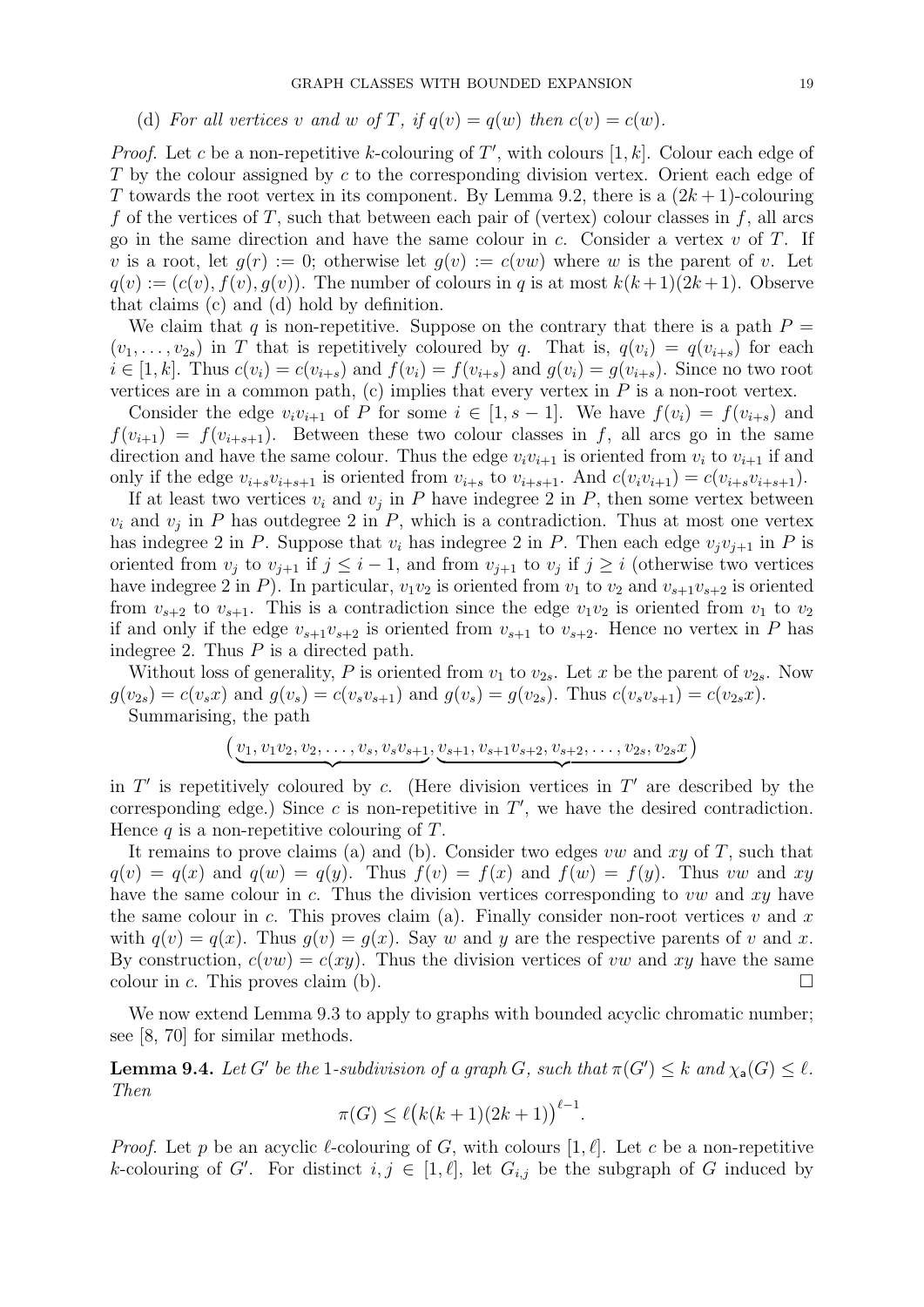the vertices coloured i or j by p. Thus each  $G_{i,j}$  is a forest, and c restricted to  $G'_{i,j}$  is non-repetitive.

Apply Lemma 9.3 to each  $G_{i,j}$ . Thus  $\pi(G_{i,j}) \leq k(k+1)(2k+1)$ , and there is a nonrepetitive  $k(k+1)(2k+1)$ -colouring  $q_{i,j}$  of  $G_{i,j}$  satisfying Lemma 9.3(a)–(d).

Consider a vertex v of G. For each colour  $j \in [1, \ell]$  with  $j \neq p(v)$ , let  $q_i (v) := q_{p(v),j} (v)$ . Define

$$
q(v) := (p(v), \{(j, q_j(v)) : j \in [1, \ell], j \neq p(v)\}).
$$

Note that the number of colours in q is at most  $\ell(k(k + 1)(2k + 1))^{l-1}$ . We claim that q is a non-repetitive colouring of G.

Suppose on the contrary that some path  $P = (v_1, \ldots, v_{2s})$  in G is repetitively coloured by q. That is,  $q(v_a) = q(v_{a+s})$  for each  $a \in [1, s]$ . Thus  $p(v_a) = p(v_{a+s})$  and for each  $a \in [1, s]$ . Let  $i := p(v_a)$ . Choose any  $j \in [1, \ell]$  with  $j \neq i$ . Thus  $(j, q_i (v_a)) = (j, q_i (v_{a+s}))$ and  $q_i(v_a) = q_i(v_{a+s})$ . Hence  $c(v_a) = c(v_{a+s})$  by Lemma 9.3(d).

Consider an edge  $v_a v_{a+1}$  for some  $i \in [1, s-1]$ . Let  $i := p(v_a)$  and  $j := p(v_{a+1})$ . Now  $q(v_a) = q(v_{a+s})$  and  $q(v_{a+1}) = q(v_{a+s+1})$ . Thus  $p(v_{a+s}) = i$  and  $p(v_{a+s+1}) = j$ . Moreover,  $(j, q_i(v_a)) = (j, q_i(v_{a+s}))$  and  $(i, q_i(v_{a+1})) = (i, q_i(v_{a+s+1}))$ . That is,  $q_{i,j}(v_a) = q_{i,j}(v_{a+s})$ and  $q_{i,j}(v_{a+1}) = q_{i,j}(v_{a+s+1})$ . Thus  $c(v_a v_{a+1}) = c(v_{a+s}v_{a+s+1})$  by Lemma 9.3(a).

Consider the edge  $v_sv_{s+1}$ . Let  $i := p(v_s)$  and  $j := p(v_{s+1})$ . Without loss of generality,  $v_{s+1}$  is the parent of  $v_s$  in the forest  $G_{i,j}$ . In particular,  $v_s$  is not a root of  $G_{i,j}$ . Since  $q_{i,j}(v_s) = q_{i,j}(v_{2s})$  and by Lemma 9.3(c),  $v_{2s}$  also is not a root of  $G_{i,j}$ . Let y be the parent of  $v_{2s}$  in  $G_{i,j}$ . By Lemma 9.3(b) applied to  $v_s$  and  $v_{2s}$ , we have  $c(v_sv_{s+1}) = c(v_{2s}y)$ .

Summarising, the path

$$
(v_1, v_1v_2, v_2, \ldots, v_s, v_sv_{s+1}, v_{s+1}, v_{s+1}v_{s+2}, v_{s+2}, \ldots, v_{2s}, v_{2s}y)
$$

 $\overline{\phantom{a}}$  $\overline{\phantom{a}}$ is repetitively coloured in  $G'$ . This contradiction proves that  $G$  is repetitively coloured by  $q$ .

Lemmas  $9.4$  and  $9.1(a)$  imply:

**Lemma 9.5.** Let H be a  $(\leq 1)$ -subdivision of a graph G, such that  $\pi(H) \leq k$  and  $\chi_{\mathsf{a}}(G) \leq \ell$ . Then

$$
\pi(G) \le \ell ((k+1)(k+2)(2k+3))^{l-1}.
$$

**Lemma 9.6.** Let c be a non-repetitive k-colouring of the 1-subdivision  $G'$  of a graph  $G$ . Then

$$
\chi_{\mathsf{a}}(G) \leq k \cdot 2^{2k^2}.
$$

*Proof.* Orient the edges of G arbitrarily. Let  $A(G)$  be the set of oriented arcs of G. So c induces a k-colouring of  $V(G)$  and of  $A(G)$ . For each vertex v of G, let

$$
q(v) := \{c(v)\} \cup \{(+, c(vw), c(w)) : vw \in A(G)\} \cup \{(-, c(wv), c(w)) : wv \in A(G)\}.
$$

The number of possible values for  $q(v)$  is at most  $k \cdot 2^{2k^2}$ . We claim that q is an acyclic colouring of G.

Suppose on the contrary that  $q(v) = q(w)$  for some arc vw of G. Thus  $c(v) = c(w)$  and  $(+, c(vw), c(w)) \in q(v)$ , implying  $(+, c(vw), c(w)) \in q(w)$ . That is, for some arc wx, we have  $c(wx) = c(vw)$  and  $c(x) = c(w)$ . Thus the path  $(v, vw, w, wx)$  in G' is repetitively coloured. This contradiction shows that  $q$  properly colours  $G$ .

It remains to prove that G contains no bichromatic cycle (with respect to  $q$ ). First consider a bichromatic path  $P = (u, v, w)$  in G with  $q(u) = q(w)$ . Thus  $c(u) = c(w)$ .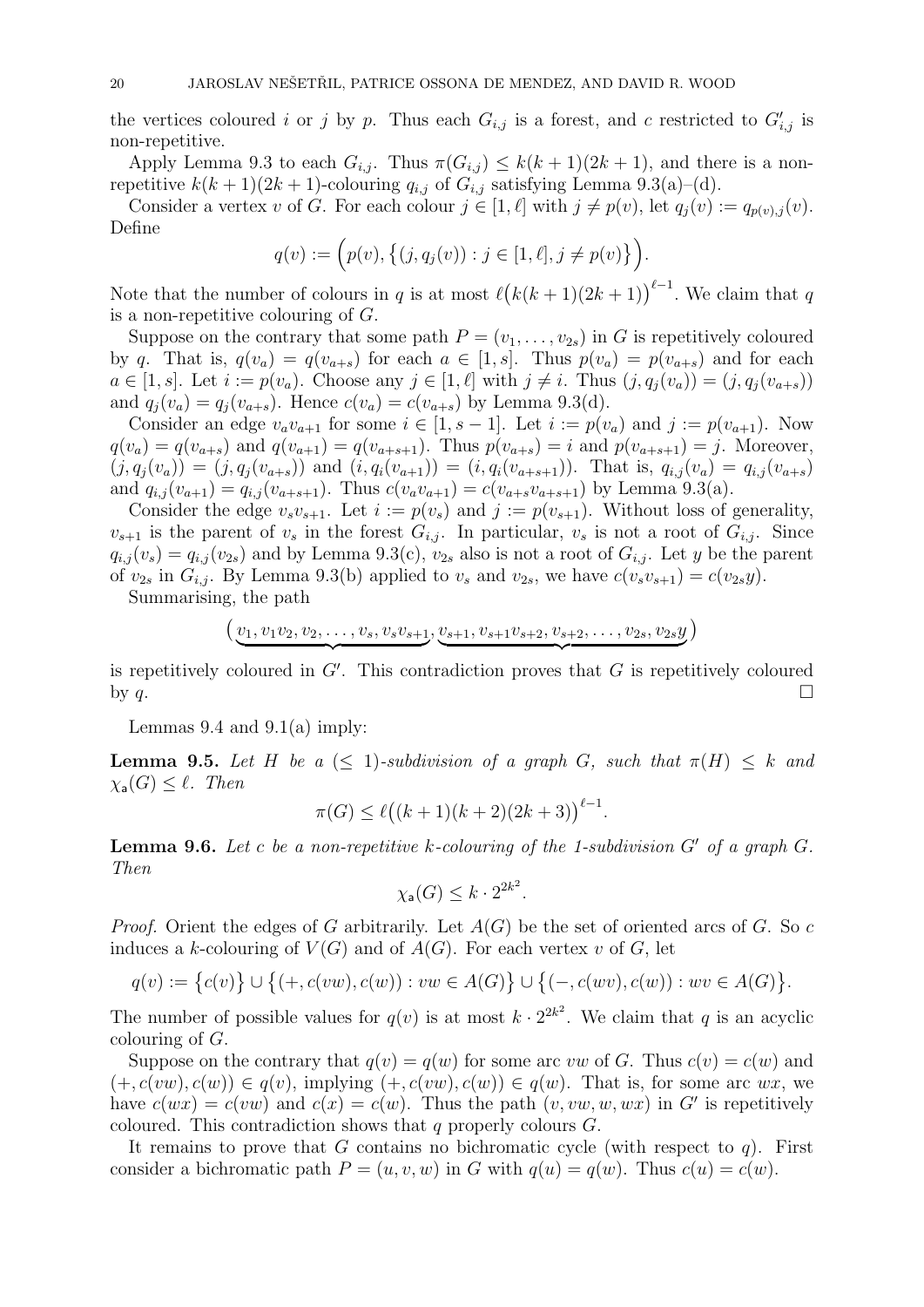Suppose on the contrary that P is oriented  $(u, v, w)$ , as illustrated in Figure 6(a). By construction,  $(+, c(uv), c(v)) \in q(u)$ , implying  $(+, c(uv), c(v)) \in q(w)$ . That is,  $c(uv)$  $c(wx)$  and  $c(v) = c(x)$  for some arc wx (and thus  $x \neq v$ ). Similarly,  $(-, c(vw), c(v)) \in$  $q(w)$ , implying  $(-, c(vw), c(v)) \in q(u)$ . Thus  $c(vw) = c(tu)$  and  $c(v) = c(t)$  for some arc tu (and thus  $t \neq v$ ). Hence the 8-vertex path  $(tu, u, uv, v, vw, w, wx, x)$  in G' is repetitively coloured by  $c$ , as illustrated in Figure  $6(b)$ . This contradiction shows that both edges in P are oriented toward  $v$  or both are oriented away from  $v$ .

Consider the case in which both edges in  $P$  are oriented toward v. Suppose on the contrary that  $c(uv) \neq c(wv)$ . By construction,  $(+, c(uv), c(v)) \in q(u)$ , implying  $(+, c(uv), c(v)) \in q(w)$ . That is,  $c(uv) = c(wx)$  and  $c(v) = c(x)$  for some arc wx (implying  $x \neq v$  since  $c(uv) \neq c(wv)$ ). Similarly,  $(+, c(wv), c(v)) \in q(w)$ , implying  $(+, c(wv), c(v)) \in q(u)$ . That is,  $c(wv) = c(ut)$  and  $c(t) = c(v)$  for some arc ut (implying  $t \neq v$  since  $c(ut) = c(wv) \neq c(uv)$ . Hence the path  $(ut, u, uv, v, wv, w, wx, x)$  in G' is repetitively coloured in  $c$ , as illustrated in Figure  $6(c)$ . This contradiction shows that  $c(uv) = c(wv)$ . By symmetry,  $c(uv) = c(wv)$  when both edges in P are oriented away from v.

Hence in each component of  $G'$ , all the division vertices have the same colour in  $c$ . Every bichromatic cycle contains a 4-cycle or a 5-path. If G contains a bichromatic 5 path  $(u, v, w, x, y)$ , then all the division vertices in  $(u, v, w, x, y)$  have the same colour in c, and  $(u, uv, v, vw, wx, x, xy)$  is a repetitively coloured path in G', as illustrated in Figure 6(d). Similarly, if G contains a bichromatic 4-cycle  $(u, v, w, x)$ , then all the division vertices in  $(u, v, w, x)$  have the same colour in c, and  $(u, uv, v, vw, w, wx, x, xu)$  is a repetitively coloured path in  $G'$ , as illustrated in Figure  $6(e)$ .

Thus G contains no bichromatic cycle, and q is an acyclic colouring of G.  $\Box$ 

Note that the above proof establishes the following stronger statement: If the 1 subdivision of a graph  $G$  has a k-colouring that is non-repetitive on paths with at most 8 vertices, then G has an acyclic  $k \cdot 2^{2k^2}$ -colouring in which each component of each 2-coloured subgraph is a star or a 4-path.

Lemmas  $9.6$  and  $9.1(a)$  imply:

**Lemma 9.7.** If some  $(\leq 1)$ -subdivision of a graph G has a non-repetitive k-colouring, then  $\chi_{a}(G) \leq (k+1) \cdot 2^{2(k+1)^2}$ .

**Lemma 9.8.** If  $\pi(H) \leq k$  for some  $(\leq 1)$ -subdivision of a graph G, then

$$
\pi(G) \le (k+1) \cdot 2^{2(k+1)^2} \left( (k+1)(k+2)(2k+3) \right)^{(k+1)\cdot 2^{2(k+1)^2}-1}
$$

.

*Proof.*  $\chi_a(G) \leq (k+1) \cdot 2^{2(k+1)^2}$  by Lemma 9.7. The result follows from Lemma 9.5 with  $\ell = (k+1) \cdot 2^{2(k+1)^2}$ . The contract of the contract of the contract of  $\Box$ 

Corollary 9.9. There is a function f such that  $\pi(G) \leq f(\pi(H), d)$  for every  $(< d)$ subdivision H of a graph G.

One of the most interesting open problems regarding non-repetitive colourings is whether planar graphs have bounded  $\pi$  (as mentioned in most papers regarding non-repetitive colourings). Corollary 9.9 implies that to prove that planar graphs have bounded  $\pi$  it suffices to show that every planar graph has a subdivision with bounded  $\pi$  and a bounded number of division vertices per edge. This shows that Conjectures 4.1 and 5.2 in [42] are equivalent.

We now get to the main results of this section. Lemmas 9.8 and  $9.1(a)$  imply:

**Theorem 9.10.**  $\pi$  is strongly topological.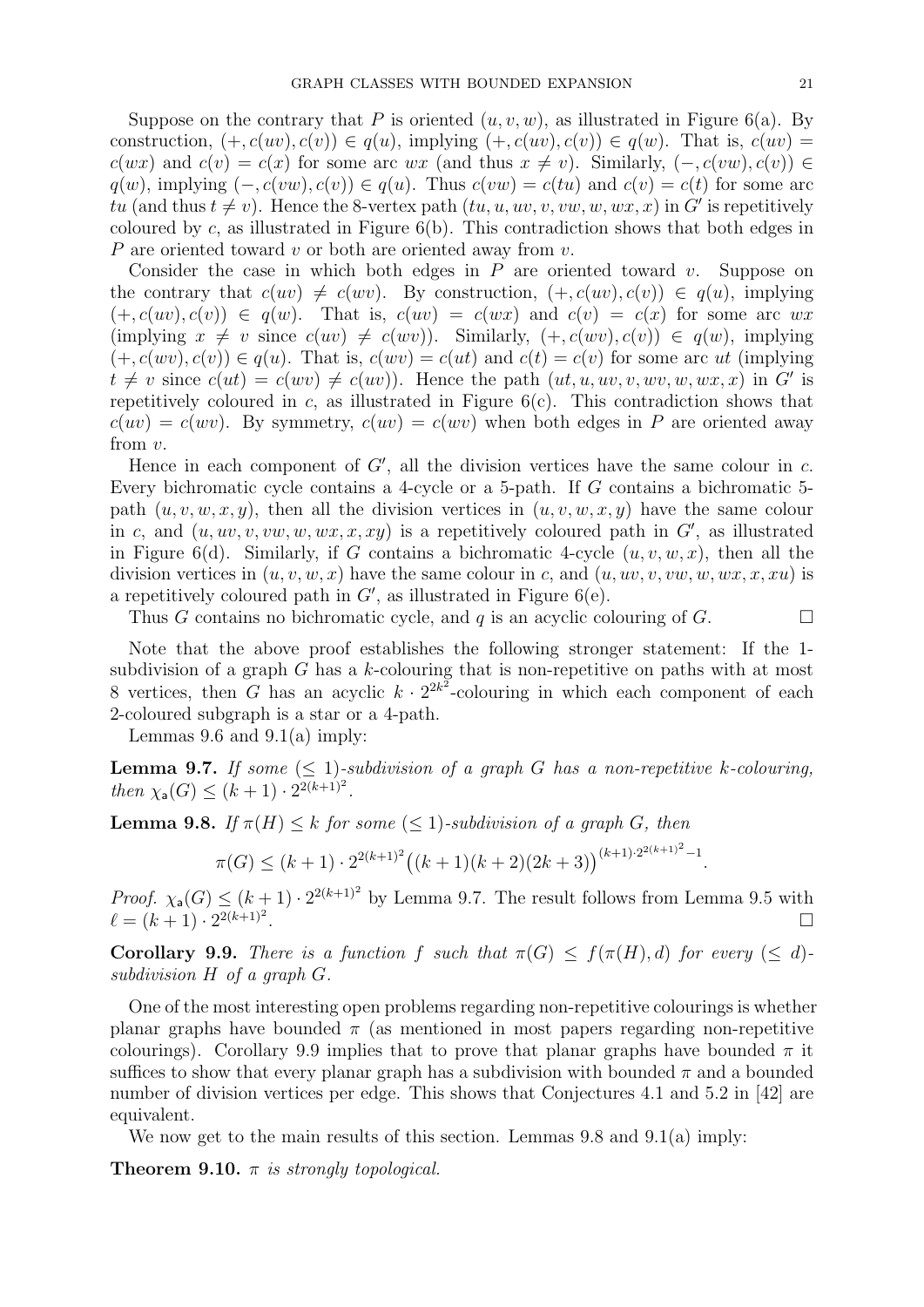

Figure 6. Illustration for Lemma 9.6.

 $\pi$  is degree-bound since every graph G has a vertex of degree at most  $2\pi(G) - 2$ ; see [12, Proposition 5.1]. Since  $\pi$  is hereditary, Lemma 3.3 and Theorem 9.10 imply:

**Theorem 9.11.** For every constant c the class of graphs  $\{G : \pi(G) \leq c\}$  has bounded expansion.

9.1. Subdivisions of Complete Graphs. Corollary 9.9 with  $G = K_n$  implies that there is a function f such that for every  $(\leq d)$ -subdivision H of  $K_n$ ,

$$
\pi(H) \ge f(n, d),
$$

and  $\lim_{n\to\infty} f(n,d) = \infty$  for all fixed d. We now obtain reasonable bounds on f.

**Lemma 9.12.** Let  $K_{n,d}$  be the d-subdivision of  $K_n$ . Then

$$
\pi(K_{n,d}) \ge \left(\frac{n}{2}\right)^{1/(d+1)}
$$

.

*Proof.* Suppose on the contrary that  $c = \pi(K_{n,d}) < \left(\frac{n}{2}\right)$  $\frac{n}{2}$ )<sup>1/(d+1)</sup>. Fix a non-repetitive ccolouring of  $K_{n,d}$ . Orient each edge of  $K_n$  arbitrarily. Colour each arc vw of  $K_n$  by the d-vector of colours assigned to the division vertices on the path from v to w in  $K_{n,d}$ . The number of arc colours is at most  $c^d$ . Let  $p := \lceil \frac{n}{c} \rceil$  $\frac{n}{c}$ . There is a  $K_p$  subgraph of  $K_n$  whose vertices are monochromatic in  $q$ , and there is a subgraph H of  $K_p$  consisting of at least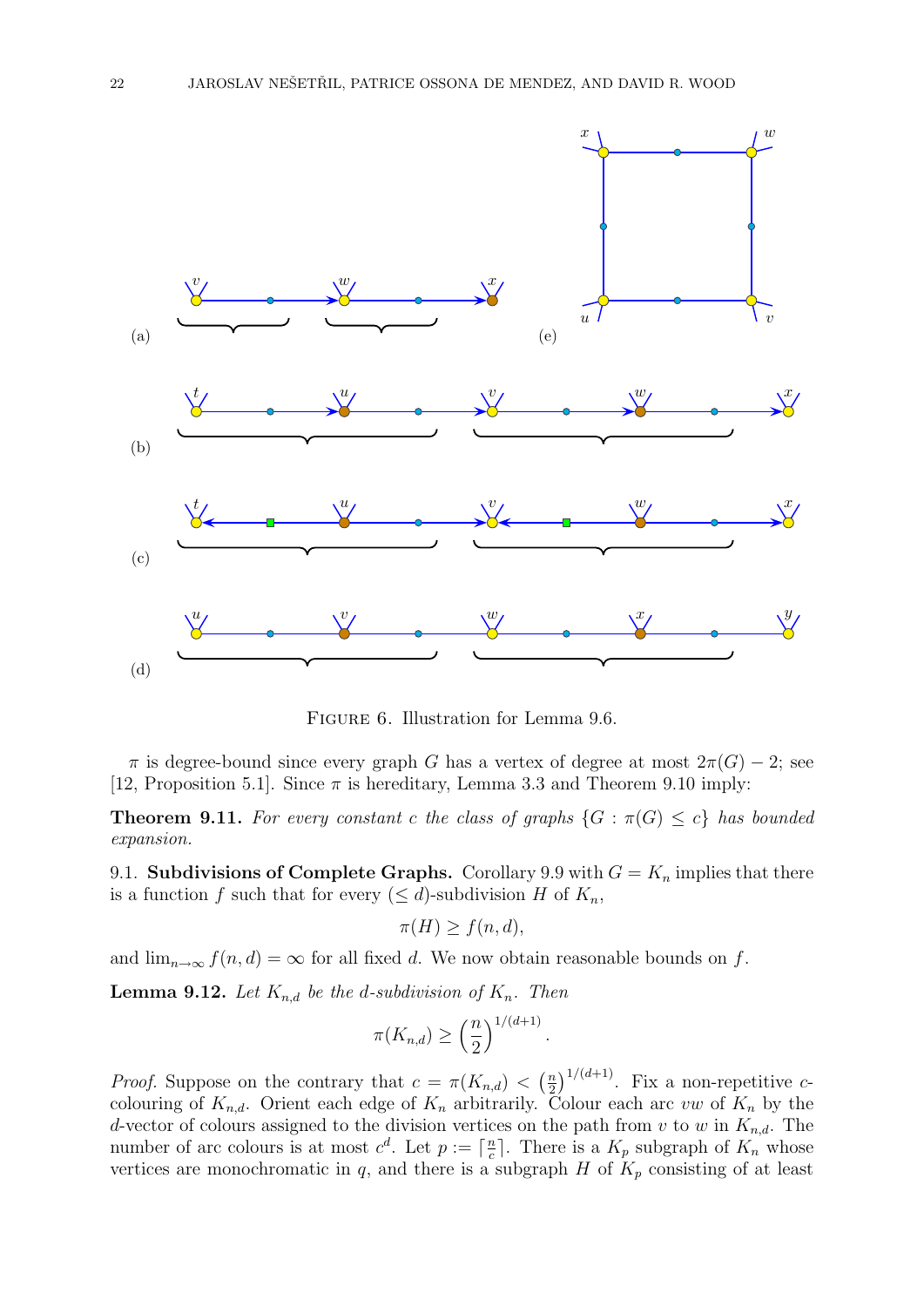$\binom{p}{p}$  $\frac{p}{2}/c^d$  monochromatic arcs. Now  $p \geq \frac{n}{c} > 2c^d$ . Thus  $p - 1 \geq 2c^d$  and  $\binom{p}{2}$  $\binom{p}{2}/c^d \geq p$ . Hence  $H$  has at least  $p$  arcs.

If H contains a vertex v with an incoming arc uv and an outgoing arc vw, then  $K_{n,d}$ contains a repetitively coloured path on  $2d+2$  vertices, as illustrated in Figure 7(a). Thus for every vertex v of  $H$ , all the arcs incident to v are incoming or all are outgoing. In particular,  $H$  has no triangle. Since  $H$  has at least  $p$  arcs, the undirected graph underlying H contains a cycle. If H contains a 4-cycle then  $K_{n,d}$  contains a repetitively coloured path on  $4d+4$  vertices, as illustrated in Figure 7(b). Otherwise the undirected graph underlying H contains a 5-vertex path, in which case,  $K_{n,d}$  contains a repetitively coloured path on  $4d + 4$  vertices, as illustrated in Figure 7(c). This is the desired contradiction.



Figure 7. Illustration for Lemma 9.12.

Lemmas  $9.12$  and  $9.1(c)$  imply:

**Corollary 9.13.** If H is a  $(\leq d)$ -subdivision of  $K_n$  then

$$
\pi(H) \ge \left(\frac{n}{2}\right)^{1/(d+1)} - 3.
$$

Determining  $\pi(K'_n)$  is an interesting open problem. The lower bound  $\pi(K'_n) \geq \sqrt{n}$ follows from a result by Alon and Grytczuk [6], and also follows from the previously mentioned lower bound  $\pi(K'_n) \ge \chi_{st}(K'_n) \ge \sqrt{n}$  by Wood [79]. Here is the best known upper bound.

Proposition 9.14.  $\pi(K'_n) \leq \frac{3}{2}$  $\frac{3}{2}n^{2/3} + O(n^{1/3}).$ 

*Proof.* Let  $N := \lceil n^{1/3} \rceil$ . In  $K'_{N^3}$ , let  $\{\langle i, k \rangle : 1 \le i \le N^2, 1 \le k \le N\}$  be the original vertices, and let  $\langle i, k; j, \ell \rangle$  be the division vertex having  $\langle i, k \rangle$  and  $\langle j, \ell \rangle$  as its neighbours.

Colour each original vertex  $\langle i, j \rangle$  by  $A_i$ . Colour each division vertex  $\langle i, k; j, \ell \rangle$  by  $B_k$  if  $i < j$ . Colour each division vertex  $\langle i, k; i, \ell \rangle$  by  $C_{k,\ell}$  where  $k < \ell$ .

Suppose that  $PQ$  is a repetitively coloured path. By parity,  $|P|$  is even.

First suppose that  $|P| > 4$ . Then P contains some transition T. Observe that each transition is uniquely identified by the three colours that it receives. In particular, the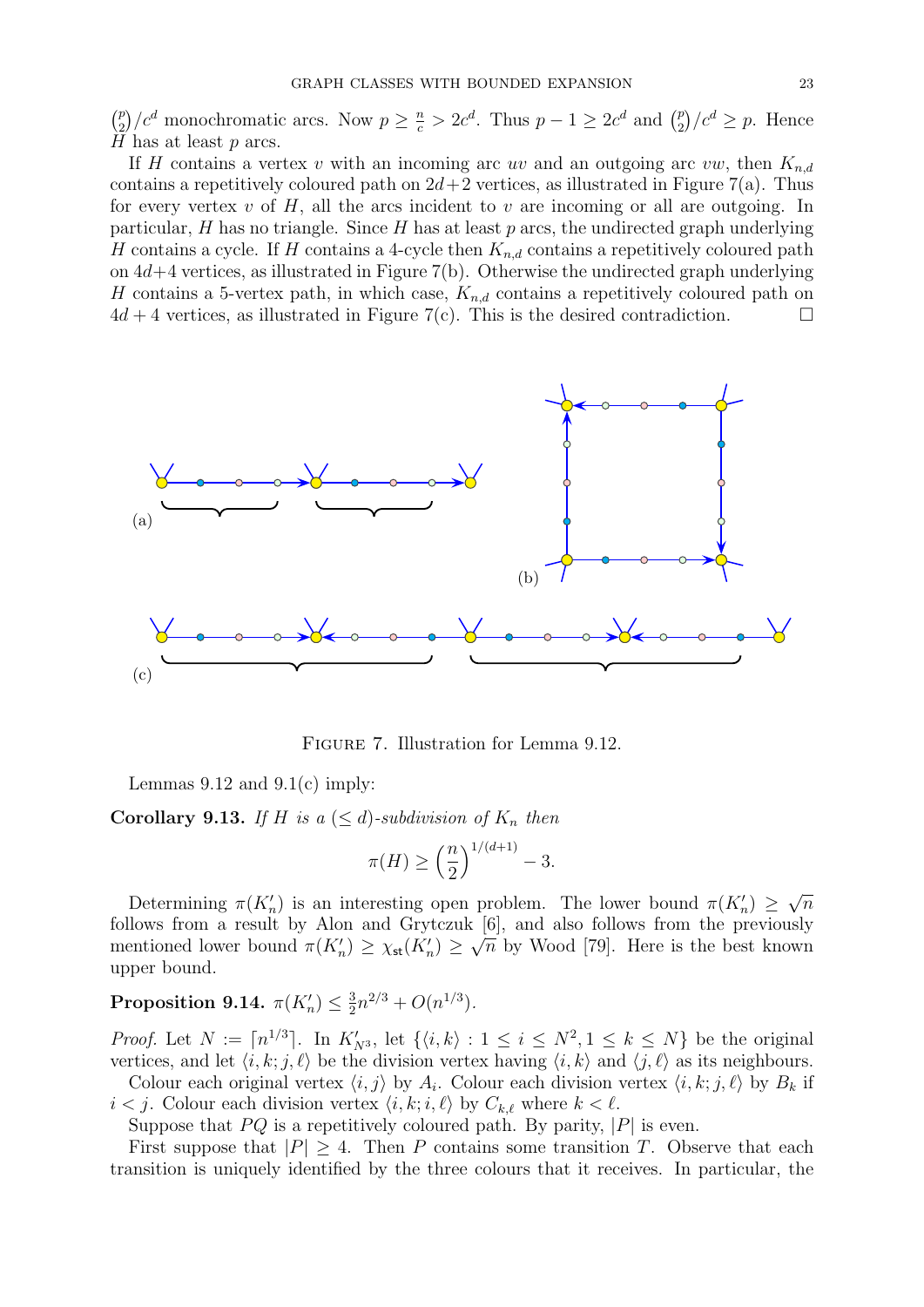only transition coloured  $A_i B_k A_j$  with  $i < j$  is  $\langle i, k \rangle \langle i, k; j, \ell \rangle \langle j, \ell \rangle$ . And the only transition coloured  $A_i C_{k,\ell} A_i$  is  $\langle i, k \rangle \langle i, k; i, \ell \rangle \langle i, \ell \rangle$ . Thus T is repeated in Q, which is a contradiction.

Otherwise  $|P| = 2$ . Thus PQ is coloured  $A_i C_{k,\ell} A_i C_{k,\ell}$  for some  $k < \ell$ . But the only edges coloured  $A_iC_{k,\ell}$  are the two edges in the transition  $\langle i, k \rangle \langle i, k; i, \ell \rangle \langle i, \ell \rangle$ , which again is a contradiction.

Hence there is no repetitively coloured path. The number of colours is  $N^2 + N + {N \choose 2} \le$  $\frac{3}{2}N^2 + O(N) \leq \frac{3}{2}$  $\frac{3}{2}n^{2/3} + O(n^{1/3})$ ).

We now determine  $\pi(K_{n,d})$  to within a constant factor.

**Lemma 9.15.** Let  $A \geq 1$  and  $B \geq 2$  and  $d \geq 2$  be integers. If  $n \leq A \cdot B^d$  then  $\pi(K_{n,d}) \leq A + 8B$ .

*Proof.* Let  $(c_1, \ldots, c_d)$  be a non-repetitive sequence such that  $c_1 = 0$  and  $\{c_2, c_3, \ldots, c_d\} \subseteq$  $\{1, 2, 3\}$ . Let  $\preceq$  be a total ordering of the original vertices of  $K_{n,d}$ . Since  $n \leq A \cdot B^d$ , the original vertices of  $K_{n,d}$  can be labelled

$$
\{v = \langle v_0, v_1, \dots, v_d \rangle : 1 \le v_0 \le A, 1 \le v_i \le B, 1 \le i \le d\}.
$$

Colour each original vertex v by  $col(v) := v_0$ . Consider a pair of original vertices v and w with  $v \prec w$ . If  $(v, r_1, r_2, \ldots, r_d, w)$  is the transition from v to w, then for  $i \in [1, d]$ , colour the division vertex  $r_i$  by

$$
col(r_i) := (\delta(v_i, w_i), c_i, v_i),
$$

where  $\delta(a, b)$  is the indicator function of  $a = b$ . We say this transition is rooted at v. Observe that the number of colours is at most  $A + 2 \cdot 4 \cdot B = A + 8B$ .

Every transition is coloured

$$
(x_0, (\delta_1, c_1, x_1), (\delta_2, c_2, x_2), \ldots, (\delta_d, c_d, x_d), x_{d+1})
$$

for some  $x_0 \in [1, A]$  and  $x_1, \ldots, x_{d+1} \in [1, B]$  and  $\delta_1, \ldots, \delta_d \in \{\text{true}, \text{false}\}.$  Every such transition is rooted at the original vertex  $\langle x_0, x_1, \ldots, x_d \rangle$ . That is, the colours assigned to a transition determine its root.

Suppose on the contrary that  $P = (a_1, \ldots, a_{2s})$  is a repetitively coloured path in  $K_{n,d}$ . Since every original vertex receives a distinct colour from every division vertex, for all  $i \in [s], a_i$  is an original vertex if and only if  $a_{i+s}$  is an original vertex, and  $a_i$  is a division vertex if and only if  $a_{i+s}$  is a division vertex.

By construction, every transition is coloured non-repetitively. Thus  $P$  contains at least one original vertex, implying  $\{a_1, \ldots, a_s\}$  contains at least one original vertex. If  ${a_1, \ldots, a_s}$  contains at least two original vertices, then  ${a_1, \ldots, a_s}$  contains a transition  $(a_i, \ldots, a_{i+d+1})$ , implying  $(a_{s+i}, \ldots, a_{s+i+d+1})$  is another transition receiving the same tuple of colours. Thus  $(a_i, \ldots, a_{i+d+1})$  and  $(a_{s+i}, \ldots, a_{s+i+d+1})$  are rooted at the same original vertex, implying  $P$  is not a path.

Now assume there is exactly one original vertex  $a_i$  in  $\{a_1, \ldots, a_s\}$ . Thus  $a_{s+i}$  is the only original vertex in  $\{a_{s+1}, \ldots, a_{2s}\}$ . Hence  $(a_i, \ldots, a_{s+i})$  is a transition, implying  $s = d+1$ . Without loss of generality,  $a_i \prec a_{s+i}$  and this transition is rooted at  $a_i$ .

Let  $v := a_i$  and  $w := a_{s+i}$ . For  $j \in [1, d]$ , the vertex  $a_{i+j}$  is the j-th vertex in the transition from v to w, and is thus coloured  $(\delta(v_j, w_j), c_j, v_j)$ .

Suppose that  $i \leq s - 1$ . Let x be the original vertex such that the transition between w and x contains  $\{a_{s+i+1}, \ldots, a_{2s}\}.$  Now

$$
col(a_{s+i+1}) = col(a_{i+1}) = (\delta(v_1, w_1), c_1, v_1).
$$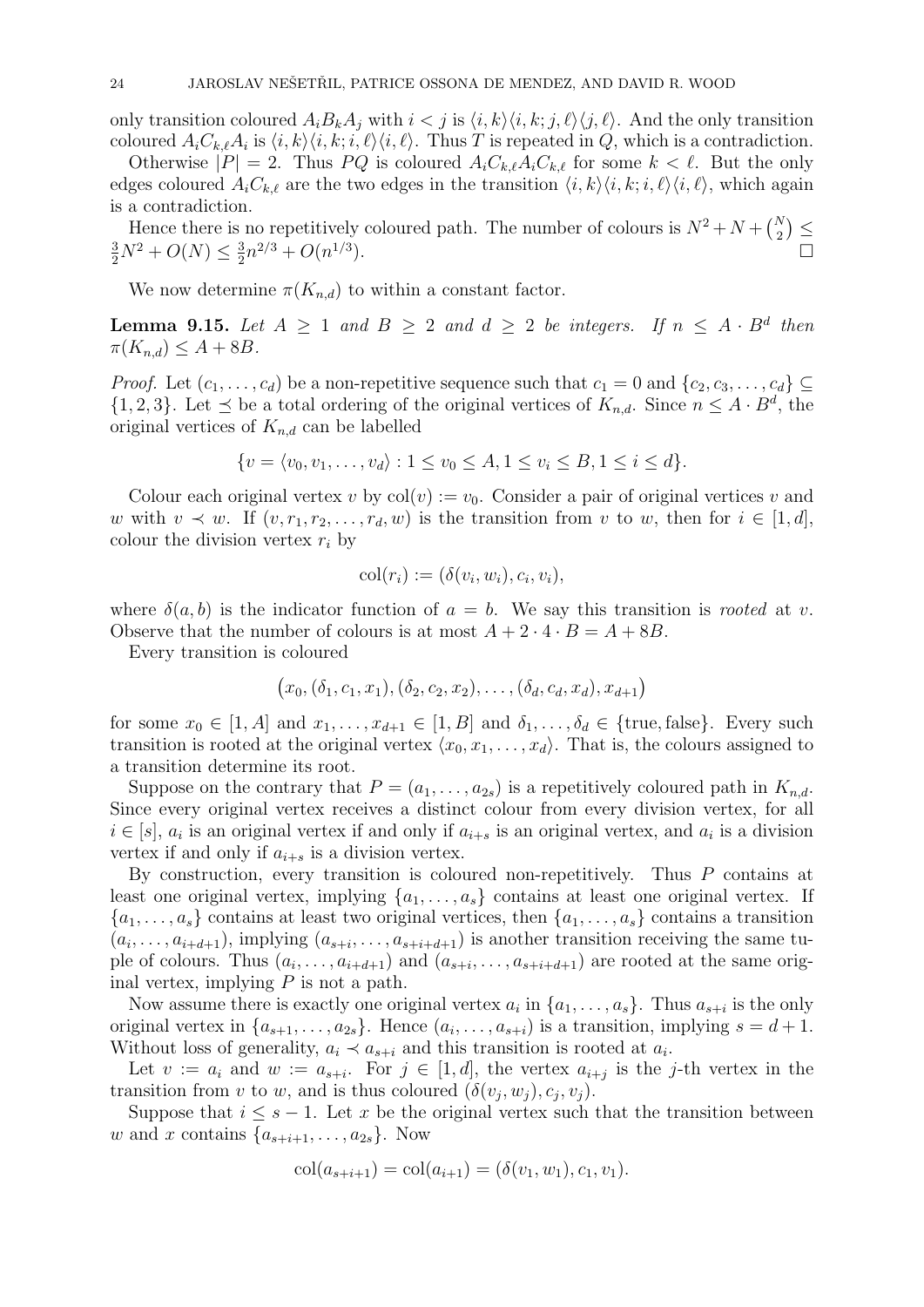Since  $c_1 \neq c_d$ , we have  $w \prec x$ . For  $j \in [1, s - i]$ , the vertex  $a_{s+i+j}$  is the j-th vertex in the transition from  $w$  to  $x$ , and thus

$$
(\delta(w_j, x_j), c_j, w_j) = \text{col}(a_{s+i+j}) = \text{col}(a_{i+j}) = (\delta(v_j, w_j), c_j, v_j).
$$

In particular,  $v_j = w_j$  for all  $j \in [1, s - i]$ . Note that if  $i = s$  then this conclusion is vacuously true.

Now suppose that  $i \geq 2$ . Let u be the original vertex such that the transition between u and v contains  $\{a_1, \ldots, a_{i-1}\}.$  Now

$$
col(a_{i-1}) = col(a_{s+i-1}) = (\delta(v_d, w_d), c_d, v_d).
$$

Since  $c_d \neq c_1$ , we have  $u \prec v$ . For  $j \in [s - i + 1, d]$ , the vertex  $a_{i+j-s}$  is the j-th vertex in the transition from  $u$  to  $v$ , and thus

$$
(\delta(u_j, v_j), c_j, u_j) = \text{col}(a_{i+j-s}) = \text{col}(a_{i+j}) = (\delta(v_j, w_j), c_j, v_j).
$$

In particular,  $v_j = u_j$  and  $\delta(v_j, w_j) = \delta(u_j, v_j)$ . Thus  $v_j = w_j$  for all  $j \in [s - i + 1, d]$ . Note that if  $i = 1$  then this conclusion is vacuously true.

Hence  $v_j = w_j$  for all  $j \in [1, d]$ . Now v is coloured  $v_0$ , and w is coloured  $w_0$ . Since  $v = a_i$  and  $w = a_{s+i}$  receive the same colour,  $v_0 = w_0$ . Therefore  $v_j = w_j$  for all  $j \in [0, d]$ . That is,  $v = w$ , which is the desired contradiction.

Therefore there is no repetitively coloured path in  $K_{n,d}$ .

### Theorem 9.16. For  $d \geq 2$ ,

$$
\left(\frac{n}{2}\right)^{1/(d+1)} \le \pi(K_{n,d}) \le 9\lceil n^{1/(d+1)}\rceil.
$$

*Proof.* The lower bound is Lemma 9.12. The upper bound is Lemma 9.15 with  $B =$  $(n/8)^{1/(d+1)}$  and  $A = 8B$ .

As mentioned earlier,  $K_n$  has a subdivision H with  $\pi(H) \leq \mathcal{O}(1)$ . All known constructions of H use at least  $\Omega(n)$  division vertices on some edge—some use  $\Omega(n^2)$  division vertices on every edge. We now show that  $\Theta(\log n)$  division vertices is best possible.

**Theorem 9.17.** The  $\lceil \log n \rceil$ -subdivision of  $K_n$  has a non-repetitive 17-colouring. Moreover, if H is a subdivision of  $K_n$  and  $\pi(H) \leq c$  then some edge of  $K_n$  is subdivided at least  $\log_{c+3}(\frac{n}{2})$  $\frac{n}{2}$ ) – 1 times.

*Proof.* The upper bound follows from Lemma 9.15 with  $A = 1$  and  $B = 2$ . (Note that the bound of 17 can be easily lowered with a little more proof.) For the lower bound, suppose that H is a  $(\leq d)$ -subdivision of  $K_n$  and  $\pi(H) \leq c$ . By Corollary 9.13,  $(\frac{n}{2})^{1/(d+1)} - 3 \leq$  $\pi(H) \leq c$ . That is,  $\log_{c+3} \frac{n}{2} - 1 \leq d$ . Hence some edge of H is subdivided at least  $\log_{c+3}(\frac{n}{2})$  $\frac{n}{2}$ ) – 1 times.

We conclude this section with a final observation about repetitive colourings. Dujmović and Wood [29] defined a strong star colouring of a graph G to be a colouring such that between each pair of colour classes all the edges are incident to a single vertex. That is, each bichromatic subgraph is a star plus isolated vertices. If  $(v_1, \ldots, v_{2s})$  is a repetitively coloured path, then  $v_1v_2$  and  $v_{s+1}v_{s+2}$  are bichromatic edges with no vertex in common. Thus every strong star colouring is non-repetitive.

### **ACKNOWLEDGEMENTS**

The authors would like to thank Vida Dujmović for simplifying a clumsy proof in an early draft of the paper.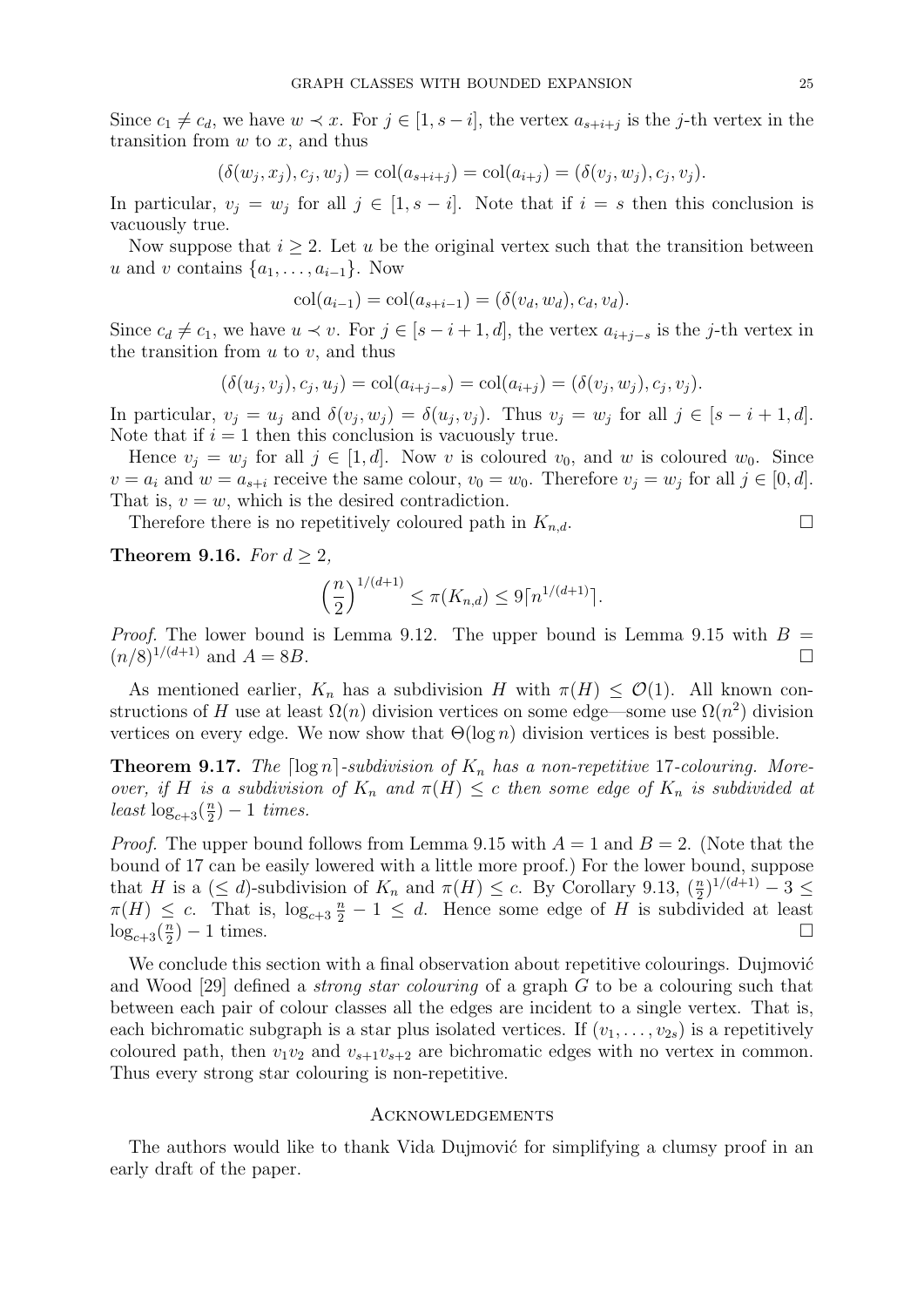#### **REFERENCES**

- [1] AEOLUS, 2006. Structural properties of overlay computers: State of the art survey and algorithmic solutions. Deliverable D1.1.1, project IP-FP6-015964 of EEC. http://aeolus.ceid.upatras.gr/sub-projects/deliverables/D111.pdf
- [2] Aigner, M., Ziegler, G. M., 2004. Proofs from The Book, 3rd Edition. Springer, Berlin.
- [3] Ajtai, M., Chvátal, V., Newborn, M. M., Szemerédi, E., 1982. Crossing-free subgraphs. In: Theory and practice of combinatorics. Vol. 60 of North-Holland Math. Stud. North-Holland, pp. 9–12.
- [4] Ajtai, M., Komlós, J., Szemerédi, E., 1979. Topological complete subgraphs in random graphs. Studia Sci. Math. Hungar. 14, 293–297.
- [5] Albertson M. O., Chappell G. G., Kierstead H. A., Kündgen A., Ramamurthi R., 2004. Coloring with no 2-colored  $P_4$ 's. Electron. J. Combin. 11  $\#R26$ .
- [6] Alon, N., Grytczuk, J., 2008. Breaking the rhythm on graphs. Discrete Math. 308, 1375–1380.
- [7] Alon, N., Grytczuk, J., Hałuszczak, M., Riordan, O., 2002. Nonrepetitive colorings of graphs. Random Structures Algorithms 21 (3-4), 336–346.
- [8] Alon, N., Marshall, T. H., 1998. Homomorphisms of edge-colored graphs and Coxeter groups. J. Algebraic Combin. 8 (1), 5–13.
- [9] Atneosen, G. H., 1968. On the embeddability of compacta in n-books: intrinsic and extrinsic properties. Ph.D. thesis, Michigan State University, U.S.A.
- [10] Barát, J., Varjú, P. P., 2007. On square-free vertex colorings of graphs. Studia Sci. Math. Hungar. 44 (3), 411–422.
- [11] Barát, J., Varjú, P. P., 2008. On square-free edge colorings of graphs. Ars Combin. 87, 377–383.
- [12] Barát, J., Wood, D. R., 2008. Notes on nonrepetitive graph colouring. Electron. J. Combin. 15, R99.
- [13] Bernhart, F. R., Kainen, P. C., 1979. The book thickness of a graph. J. Combin. Theory Ser. B 27 (3), 320–331.
- [14] Blankenship, R., 2003. Book embeddings of graphs. Ph.D. thesis, Department of Mathematics, Louisiana State University, U.S.A.
- [15] Blankenship, R., Oporowski, B., 1999. Drawing subdivisions of complete and complete bipartite graphs on books. Tech. Rep. 1999-4, Department of Mathematics, Louisiana State University, U.S.A.
- [16] Bokal, D., Fijavž, G., Mohar, B., 2006. The minor crossing number. SIAM J. Discrete Math. 20 (2), 344–356.
- [17] Bollobás, B., 2001. Random graphs. Cambridge University Press.
- [18] Brešar, B., Grytczuk, J., Klavžar, S., Niwczyk, S., Peterin, I., 2007. Nonrepetitive colorings of trees. Discrete Math. 307 (2), 163–172.
- [19] Brešar, B., Klavžar, S., 2004. Square-free colorings of graphs. Ars Combin. 70,  $3-13$ .
- [20] Currie, J. D., 2005. Pattern avoidance: themes and variations. Theoret. Comput. Sci. 339 (1), 7–18.
- [21] Czerwiński, S., Grytczuk, J., 2007. Nonrepetitive colorings of graphs. Electron. Notes Discrete Math. 28, 453–459.
- [22] Dawar, A., 2007. Finite model theory on tame classes of structures. In: Kučera, L., Kučera, A. (Eds.), Mathematical Foundations of Computer Science 2007. Vol. 4708 of Lecture Notes in Computer Science. Springer, pp. 2–12.
- [23] DeVos, M., Ding, G., Oporowski, B., Sanders, D. P., Reed, B., Seymour, P., Vertigan, D., 2004. Excluding any graph as a minor allows a low tree-width 2-coloring. J.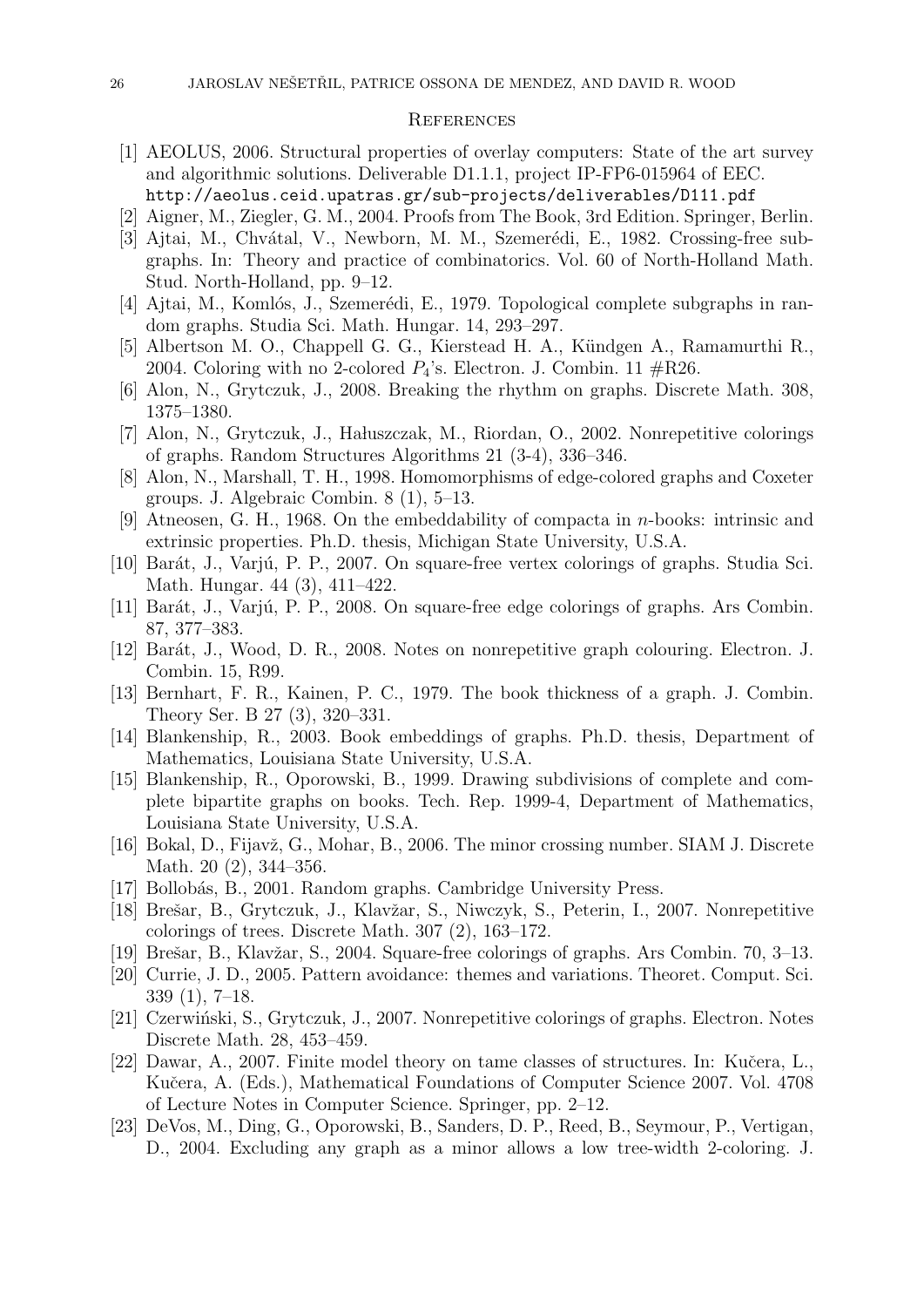Combin. Theory Ser. B 91 (1), 25–41.

- [24] Dujmović, V., Morin, P., Wood, D. R., 2005. Layout of graphs with bounded treewidth. SIAM J. Comput. 34 (3), 553–579.
- [25] Dujmović, V., Pór, A., Wood, D. R., 2004. Track layouts of graphs. Discrete Math. Theor. Comput. Sci. 6 (2), 497–522.
- [26] Dujmović, V., Wood, D., 2005. Stacks, queues and tracks: Layouts of graph subdivisions. Discrete Math. Theoret. Comput. Science 7, 155–202.
- [27] Dujmović, V., Wood, D. R., 2004. On linear layouts of graphs. Discrete Math. Theor. Comput. Sci. 6 (2), 339–358.
- [28] Dujmović, V., Wood, D. R., 2005. Stacks, queues and tracks: Layouts of graph subdivisions. Discrete Math. Theor. Comput. Sci. 7, 155–202.
- [29] Dujmović, V., Wood, D. R., 2006. Three-dimensional upward grid drawings of graphs. Order 23, 1–20.
- [30] Dvořák, Z., 2007. Asymptotical structure of combinatorial objects. Ph.D. thesis, Faculty of Mathematics and Physics, Charles University, Czech Republic.
- [31] Dvořák, Z., 2008. On forbidden subdivision characterization of graph classes. European J. Combin. 29 (5), 1321–1332.
- [32] Enomoto, H., Miyauchi, M. S., 1999. Embedding graphs into a three page book with  $O(M \log N)$  crossings of edges over the spine. SIAM J. Discrete Math. 12 (3), 337–341.
- [33] Enomoto, H., Miyauchi, M. S., Ota, K., 1999. Lower bounds for the number of edgecrossings over the spine in a topological book embedding of a graph. Discrete Appl. Math. 92 (2-3), 149–155.
- [34] Eppstein, D., 2002. Separating thickness from geometric thickness. In: Goodrich, M. T., Kobourov, S. G. (Eds.), Proc. 10th International Symp. on Graph Drawing (GD '02). Vol. 2528 of Lecture Notes in Comput. Sci. Springer, pp. 150–161.
- [35] Erd˝os, P., R´enyi, A., 1960. The evolution of random graphs. Magyar Tud. Akad. Mat. Kutató Int. Közl 5, 17–61.
- [36] Fertin, G., Raspaud, A., Reed, B., 2004. On star coloring of graphs. J. Graph Theory 47 (3), 163–182.
- [37] Fountoulakis, N., Kühn, D., Osthus, D., 2008. The order of the largest complete minor in a random graph. Random Structures Algorithms 33 (2), 127–141.
- [38] Fox, J., Sudakov, B., 2008. Two remarks on the Burr-Erdős conjecture. European J. Combin., to appear.
- [39] Galil, Z., Kannan, R., Szemerédi, E., 1989. On 3-pushdown graphs with large separators. Combinatorica 9 (1), 9–19.
- [40] Galil, Z., Kannan, R., Szemerédi, E., 1989. On nontrivial separators for  $k$ -page graphs and simulations by nondeterministic one-tape Turing machines. J. Comput. System Sci. 38 (1), 134–149.
- [41] Gilbert, E., 1959. Random graphs. Annals of Mathematical Statistics 30, 1141–1144.
- [42] Grytczuk, J., 2007. Nonrepetitive colorings of graphs—a survey. Int. J. Math. Math. Sci., Art. ID 74639.
- [43] Grytczuk, J., 2007. Pattern avoidance on graphs. Discrete Math. 307 (11-12), 1341– 1346.
- [44] Grytczuk, J., 2008. Thue type problems for graphs, points, and numbers. Discrete Math. 308 (19), 4419–4429.
- [45] Heath, L. S., Leighton, F. T., Rosenberg, A. L., 1992. Comparing queues and stacks as mechanisms for laying out graphs. SIAM J. Discrete Math. 5 (3), 398–412.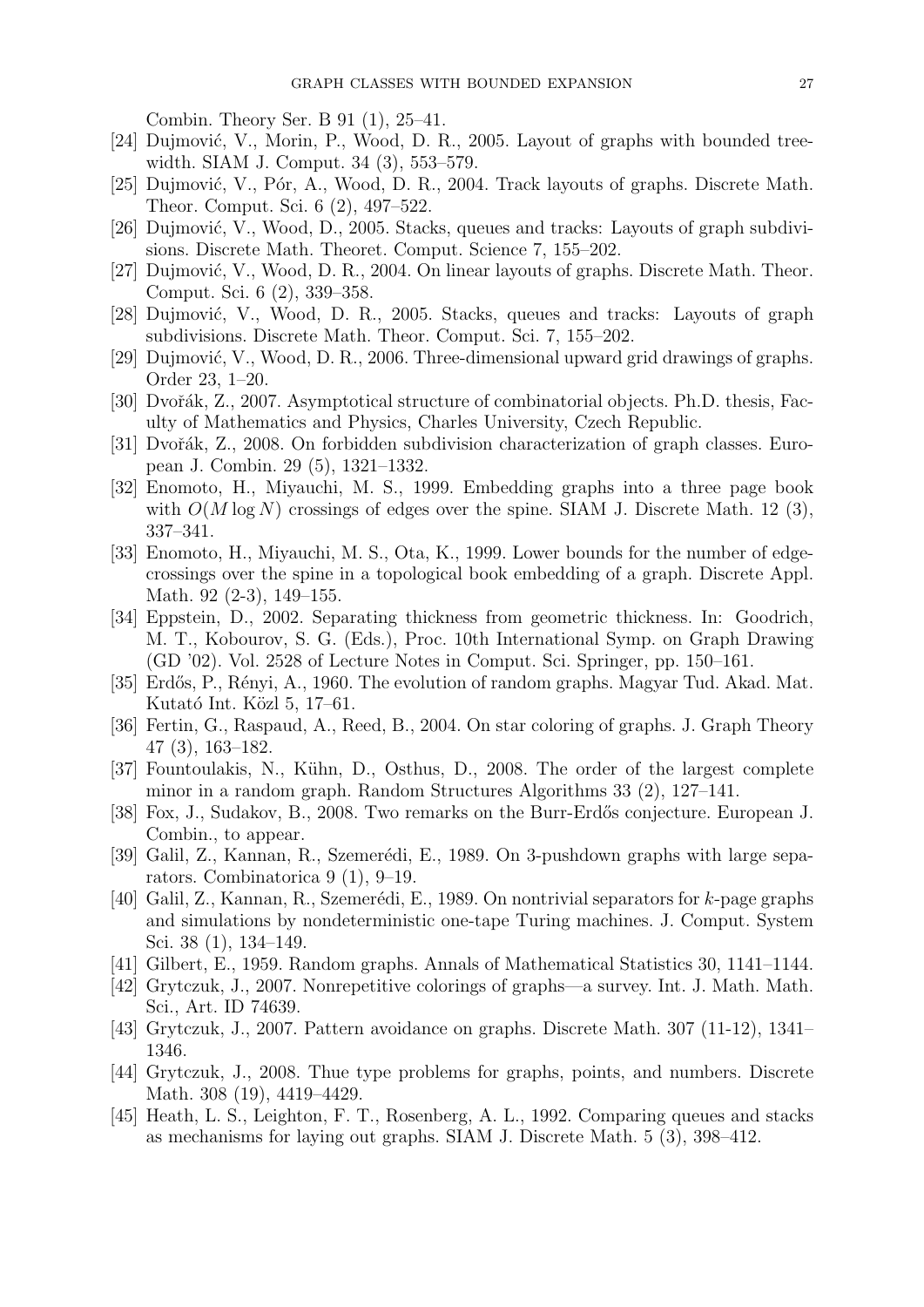- [46] Heath, L. S., Pemmaraju, S. V., 1997. Stack and queue layouts of posets. SIAM J. Discrete Math. 10 (4), 599–625.
- [47] Heath, L. S., Rosenberg, A. L., 1992. Laying out graphs using queues. SIAM J. Comput. 21 (5), 927–958.
- [48] Hotz, G., 1959. Ein Satz über Mittellinien. Arch. Math. 10, 314–320.
- [49] Hotz, G., 1960. Arkadenfadendarstellung von Knoten und eine neue Darstellung der Knotengruppe. Abh. Math. Sem. Univ. Hamburg 24, 132–148.
- [50] Kannan, R., 1985. Unraveling  $k$ -page graphs. Inform. and Control 66 (1-2), 1-5.
- [51] Kleitman, D. J., 1970. The crossing number of  $K_{5,n}$ . J. Combinatorial Theory 9, 315–323.
- [52] Kündgen, A., Pelsmajer, M. J., 2008. Nonrepetitive colorings of graphs of bounded tree-width. Discrete Math. 308 (19), 4473–4478.
- [53] Leighton, F. T., 1983. Complexity Issues in VLSI. MIT Press.
- [54] Luczak, T., Pittel, B., Wierman, J., 1994. The structure of a random graph at the point of the phase transition. Trans. AMS 341, 721–748.
- [55] Manin, F., 2007. The complexity of nonrepetitive edge coloring of graphs. arxiv.org/abs/0709.4497
- [56] Marx, D., Schaefer, M., 2009. The complexity of nonrepetitive coloring. Discrete Appl. Math. 157, 13–18.
- [57] Miyauchi, M. S., 1994. An  $O(nm)$  algorithm for embedding graphs into a 3-page book. Trans. IEICE E77-A (3), 521–526.
- [58] Miyauchi, M. S., 2005. Embedding a graph into a  $d+1$ -page book with  $[m \log_d n]$ edge-crossings over the spine. IEICE Trans. Fundamentals E88-A (5), 1136–1139.
- [59] Nešetřil, J., Ossona de Mendez, P., 2005. The grad of a graph and classes with bounded expansion. In: Raspaud, A., Delmas, O. (Eds.), 7th International Colloquium on Graph Theory. Vol. 22 of Electronic Notes in Discrete Mathematics. Elsevier, pp. 101–106.
- [60] Nešetřil, J., Ossona de Mendez, P., 2006. Linear time low tree-width partitions and algorithmic consequences. In: STOC'06. Proceedings of the 38th Annual ACM Symposium on Theory of Computing. ACM Press, pp. 391–400.
- [61] Nešetřil, J., Ossona de Mendez, P., 2006. Tree-depth, subgraph coloring and homomorphism bounds. European J. Combin. 27 (6), 1022–1041.
- [62] Nešetřil, J., Ossona de Mendez, P., 2008. Grad and classes with bounded expansion I. Decompositions. European J. Combin. 29 (3), 760–776.
- [63] Nešetřil, J., Ossona de Mendez, P., 2008. Grad and classes with bounded expansion II. Algorithmic aspects. European J. Combin. 29 (3), 777–791.
- [64] Nešetřil, J., Ossona de Mendez, P., 2008. Grad and classes with bounded expansion III. Restricted graph homomorphism dualities. European J. Combin. 29 (4), 1012– 1024.
- [65] Nešetřil, J., Ossona de Mendez, P., 2008. On nowhere dense graphs, submitted.
- [66] Nešetřil, J., Ossona de Mendez, P., 2008. Structural properties of sparse graphs. In: Grötschel, M., Katona, G. O. (Eds.), Building Bridges Between Mathematics and Computer Science. Vol. 19 of Bolyai Society Mathematical Studies, Springer. Edited in honour of L. Lovász on his 60th birthday.
- [67] Nešetřil, J., Ossona de Mendez, P., 2009. Counting subgraphs in graphs, in preparation.
- [68] Nešetřil, J., Ossona de Mendez, P., 2009. First order properties on nowhere dense structures. The Journal of Symbolic Logic, to appear.